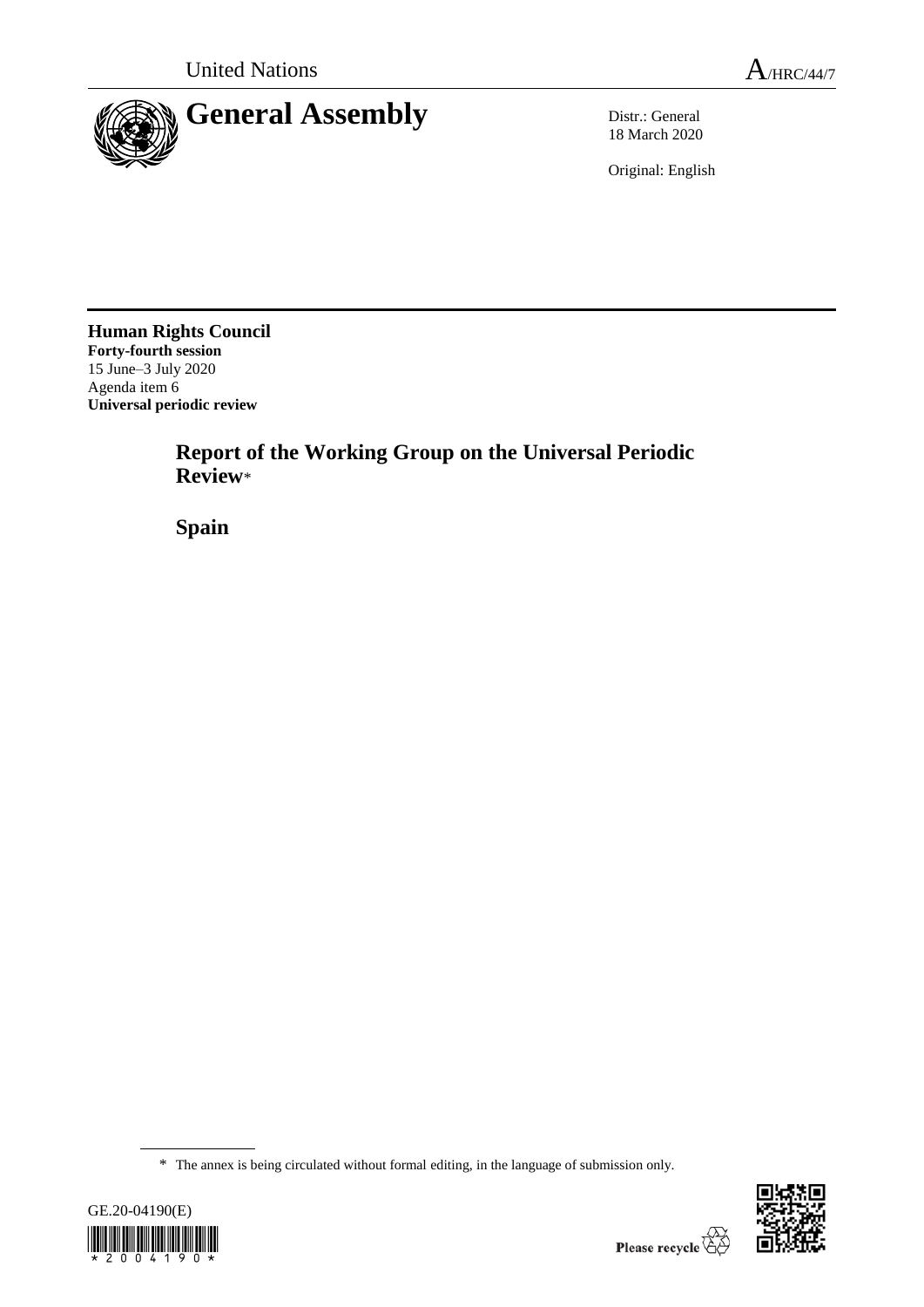# **Introduction**

1. The Working Group on the Universal Periodic Review, established in accordance with Human Rights Council resolution 5/1, held its thirty-fifth session from 20 to 31 January 2020. The review of Spain was held at the 4th meeting, on 22 January 2020. The delegation was headed by the Secretary of State for Foreign Affairs, Fernando Valenzuela Marzo. At its 9th meeting, held on 24 January 2020, the Working Group adopted the report on Spain.

2. On 14 January 2020, the Human Rights Council selected the following group of rapporteurs (troika) to facilitate the review of Spain: Bangladesh, Czechia and Nigeria.

3. In accordance with paragraph 15 of the annex to Human Rights Council resolution 5/1 and paragraph 5 of the annex to Council resolution 16/21, the following documents were issued for the review of Spain:

(a) A national report submitted/written presentation made in accordance with paragraph 15 (a) (A/HRC/WG.6/35/ESP/1);

(b) A compilation prepared by the Office of the United Nations High Commissioner for Human Rights (OHCHR) in accordance with paragraph 15 (b) (A/HRC/WG.6/35/ESP/2);

(c) A summary prepared by OHCHR in accordance with paragraph 15 (c) (A/HRC/WG.6/35/ESP/3).

4. A list of questions prepared in advance by Belgium, Germany, Iran (Islamic Republic of), Portugal, on behalf of the Group of Friends on national mechanisms for implementation, reporting and follow-up, Slovenia, Sweden and the United Kingdom of Great Britain and Northern Ireland was transmitted to Spain through the troika. These questions are available on the website of the universal periodic review.

## **I. Summary of the proceedings of the review process**

### **A. Presentation by the State under review**

5. The delegation of Spain referred to the universal periodic review process as an essential tool for evaluating policies and legislation on human rights, and reiterated the country's support for OHCHR. Spain had taken advantage of the third cycle to incorporate and share good practices.

6. Spain had ratified almost all of the fundamental United Nations human rights instruments, which demonstrated its strong commitment to human rights, as reflected in its Constitution, laws and policies. In its midterm report, submitted in 2018, it had summarized the progress made regarding the 189 recommendations received in 2015.

7. Civil society had actively participated in the preparation of the national report and, in order to guarantee effective participation channels, the Ministry of Foreign Affairs, the European Union and Cooperation had opened a public consultation process through its website. Considering the important role of the legislative branch, the national report had included contributions from the lower house of the parliament of Spain. The national human rights institution had also participated throughout the process.

8. Spain had been a pioneer in aligning the universal periodic review recommendations with the Sustainable Development Goals, on the understanding that human rights and the 2030 Agenda for Sustainable Development were interrelated and mutually reinforcing. Spain had organized a side event on the implementation of universal periodic review recommendations and the Sustainable Development Goals, held on the margins of the fortysecond session of the Human Rights Council.

9. From December 2015 to October 2016, and from April 2019 to January 2020, Spain had had caretaker Governments, which had made it difficult to process some initiatives regarding the implementation of recommendations.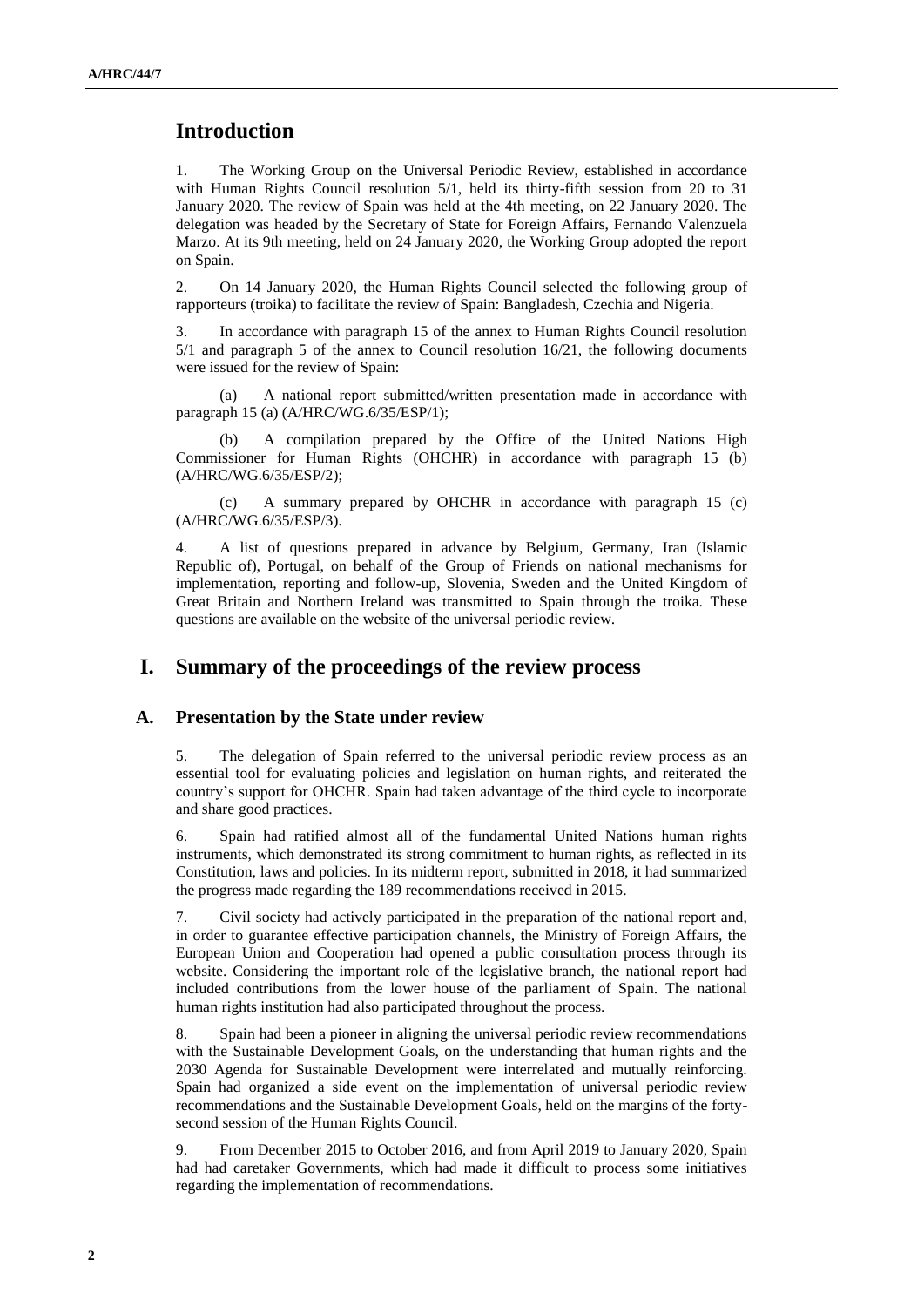10. In response to recommendations from 2015, Spain had acceded to the Convention on the Reduction of Statelessness in 2018. That same year, the Ministry of Justice was given specific powers regarding follow-up to treaty body opinions on individual communications. Spain had continued working on its second national human rights plan.

11. Spain was firmly committed to the promotion of gender equality and the eradication of all forms of violence against women and children. As such, it had undertaken numerous measures to strengthen the right to equal remuneration, and to gradually equate paternity and maternity leave. In 2017, the first national pact against gender-based violence had been adopted. The current Government had reached gender parity and had created a specific ministry for equality.

12. Regarding persons with disabilities, reforms had been carried out to guarantee their right to vote, their participation in trials by jury and their rights in relation to marriage. Nonetheless, Spain remained conscious of the challenges in other areas, and was taking appropriate action, such as the plans to reform the 1978 Constitution to replace obsolete language.

13. Spain had developed a policy for the integration of migrants, refugees and asylum seekers, in line with the principles of equal treatment, citizenship and inclusion, and the office for asylum and refuge had been strengthened.

14. The organic law on the protection of citizens' security regulated intervention by the authorities when assemblies had lost their peaceful character. The law did not allow for any type of public intervention based on the content of an assembly.

15. Regarding freedom of expression, in 2015 slander had been decriminalized, except where it occurred in the domestic sphere.

16. Legislative changes had taken place since the country's previous review, including changes aimed at guaranteeing free legal aid to victims of gender violence, of terrorism and of human trafficking. Regarding the rights of detainees, a legislative reform in 2015 had made the application of incommunicado detention extremely restrictive.

17. Legislative measures criminalizing pimping and providing comprehensive protection against trafficking in persons for the purpose of sexual exploitation were planned.

18. In 2018, the general directorate for historical memory was established within the Ministry of Justice. In January 2020, it was replaced by the State Secretariat for Democratic Memory within the office of the First Vice-President.

19. A draft organic law on education had been approved, including, for the first time in such legislation, children's rights as the first guiding principle.

20. In connection with economic, social and cultural rights, numerous measures had been taken for the recovery of employment, including an increase to the minimum wage in 2019. In addition, numerous regulatory reforms to address housing issues, as well as a national urban agenda, had been adopted, and a bill guaranteeing the right to housing was being drafted. Regarding the right to health, the universal public health system had been reinstated in 2018, extending coverage to all persons in Spain, including those who were not registered or authorized as residents.

21. The National Action Plan on Business and Human Rights had been approved in 2017, with the aim of applying the Guiding Principles on Business and Human Rights.

22. Progress had been made regarding the commitments made by Spain as a candidate for the Human Rights Council for the period 2018–2020, efforts to implement the 2030 Agenda, efforts to combat climate change, and efforts to promote the human right to share in the benefits of scientific advancement. Disinformation and demographic changes were emerging challenges.

#### **B. Interactive dialogue and responses by the State under review**

23. During the interactive dialogue, 110 delegations made statements. Recommendations made during the dialogue are to be found in section II of the present report.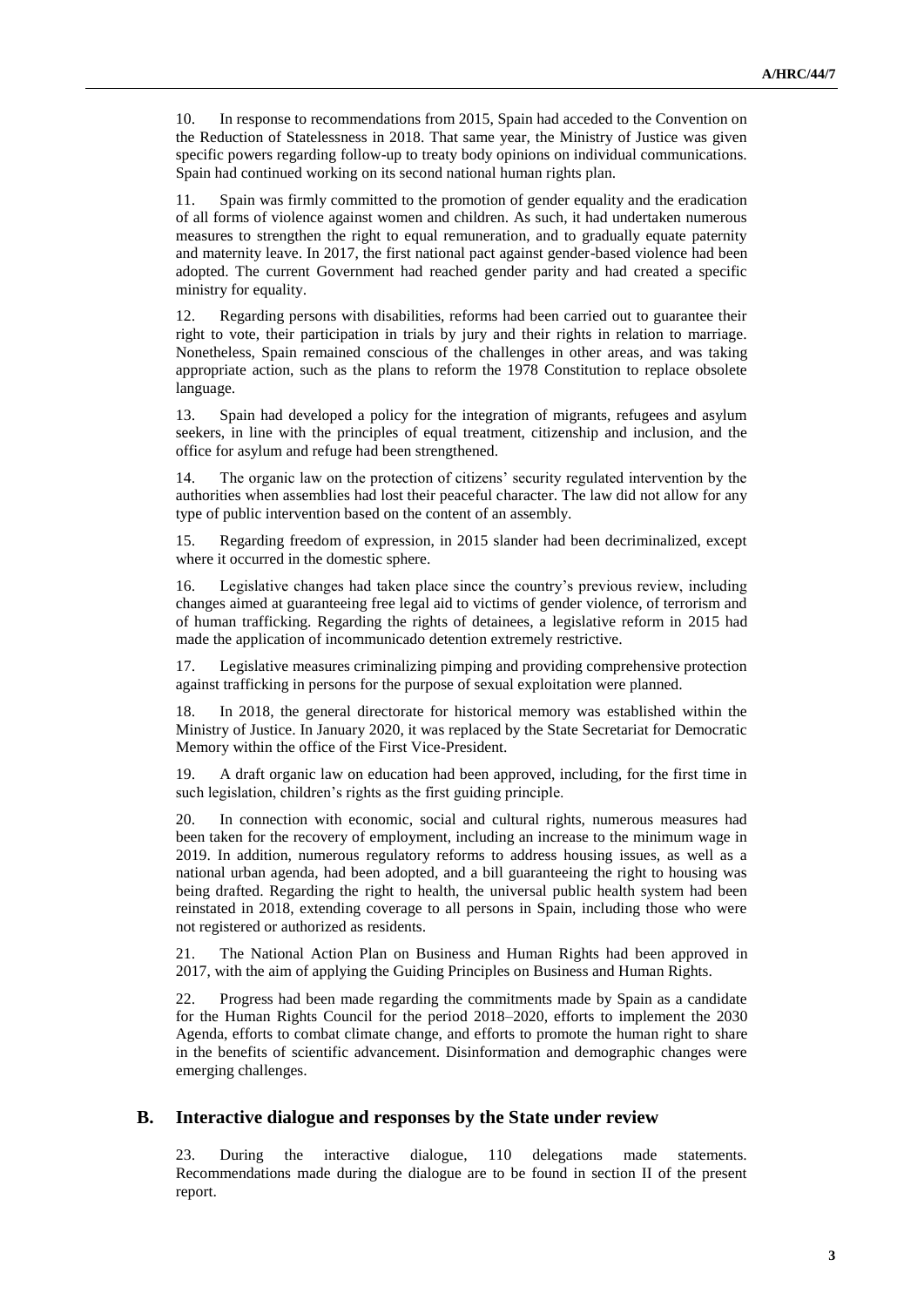24. The Islamic Republic of Iran acknowledged the good cooperation of Spain with the relevant international human rights mechanisms.

25. Iraq commended Spain on its cooperation with treaty bodies and the national plans it had adopted.

26. Ireland commended progress made since the previous cycle, particularly the revision of rules governing incommunicado detention.

27. Italy commended the commitment of Spain to promote gender equality and protect the rights of persons with disabilities.

28. Japan expressed appreciation for the participation of women in the political domain of Spain, as illustrated by the new cabinet.

29. Jordan called for a strengthening of the council that was aimed at combating racial discrimination.

30. Lebanon noted progress in eliminating various forms of violence against women, and steps taken to reduce the wage gap.

31. Lesotho acknowledged the endeavours of Spain to protect and respect the rights of women, especially with respect to protection against violence.

32. Libya commended progress made by Spain in the fulfilment of its obligations to submit its periodic reports to various treaty bodies.

33. Liechtenstein welcomed efforts to implement recommendations since the previous universal periodic review.

34. Luxembourg welcomed the plans for social and economic reforms that the Government intended to implement.

35. Malaysia commended the affirmative action taken since the previous review, especially in the development of national policies.

36. Maldives appreciated the strategic interventions made to integrate women into public life.

37. Malta commended the progress made since the previous review.

38. Mauritania appreciated the steps taken to combat racial discrimination, xenophobia and human trafficking.

39. Mauritius commended the inception and implementation of the national strategy to prevent and combat poverty and social exclusion.

40. Mexico acknowledged the progress made in the promotion of gender equality.

41. Montenegro praised the legal reforms raising the legal age for marriage.

42. Morocco welcomed efforts to combat discrimination in education and to promote equality between men and women.

43. Myanmar expressed concern over school dropout rates, lack of access to education, and trafficking in persons.

44. Namibia remained concerned about the illegal exploitation of natural resources in Western Sahara.

45. Nepal commended achievements in gender parity and sharing the benefits of scientific advancement.

46. The Netherlands welcomed the alignment of recommendations issued under the universal periodic review with the Sustainable Development Goals, and steps taken to combat gender-based discrimination and violence.

47. The Niger congratulated Spain for submitting a midterm report under the universal periodic review and for its financial contribution to OHCHR.

48. Nigeria applauded the efforts made in combating racism, racial discrimination and xenophobia, and in safeguarding the rights of migrants, refugees and asylum seekers.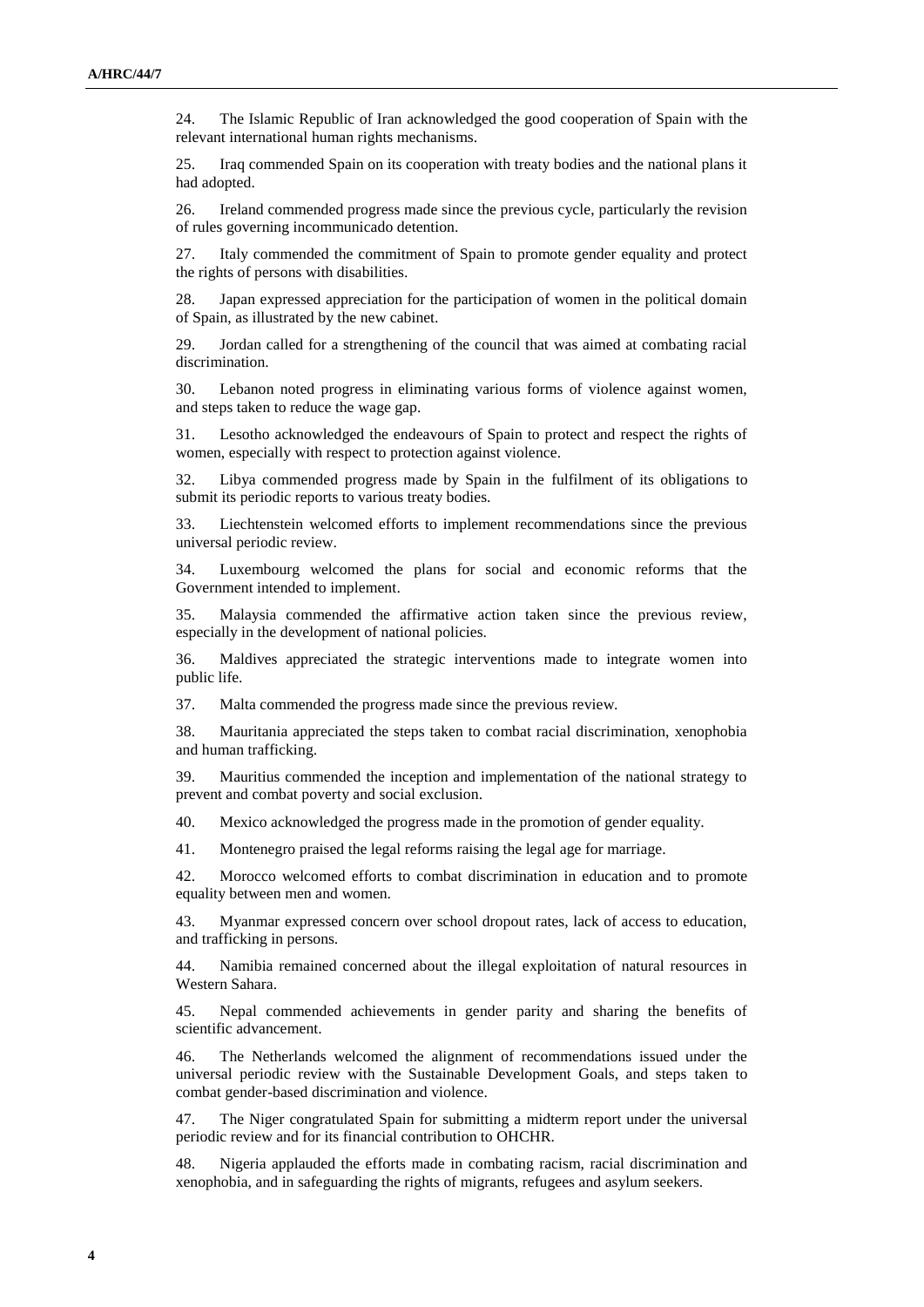49. North Macedonia welcomed the development of the legal framework regarding the rights of the child.

50. Norway noted positive steps taken since the previous review, and stated that further progress was possible in some areas.

51. Pakistan noted efforts made to integrate women into public, political and economic life.

52. Panama acknowledged the reduction in the gender pay gap and the adoption of the national pact against gender-based violence.

53. Paraguay welcomed the progress made and reiterated recommendations that had not yet been implemented.

54. Peru welcomed the progress made regarding human rights.

55. Philippines made recommendations.

56. Poland commended the amendment made to the Criminal Code and the strengthening of the legislation on the elimination of all forms of violence against women and girls.

57. Portugal welcomed the accession by Spain to the Convention on the Reduction of Statelessness.

58. Qatar commended efforts made to coordinate action to achieve the Sustainable Development Goals.

59. The Republic of Korea welcomed progress made in areas such as business and human rights and gender equality.

60. The Republic of Moldova expressed appreciation for the devotion of Spain to the protection and promotion of human rights.

61. Romania commended the commitment of Spain to human rights, including through its activity in the Human Rights Council.

62. The Russian Federation noted efforts to improve legislation concerning human rights, but also noted violations of migrants' rights.

63. Senegal commended efforts made in education and in combating poverty and social exclusion.

64. Serbia commended the measures aimed at improving children's enjoyment of their rights.

65. Slovakia appreciated the dedication shown by Spain in promoting gender equality and eliminating all forms of violence.

66. Slovenia noted that challenges remained regarding corporal punishment of children within the domestic environment.

67. Solomon Islands commended efforts and initiatives taken in meeting human rights commitments.

68. Somalia commended the adoption of laws modifying the child and adolescent protection system.

69. Sri Lanka noted measures taken to promote gender equality, including in the area of equal pay.

70. The State of Palestine welcomed efforts to prevent violence and to protect children and adolescents from any violence.

71. The Sudan commended efforts made to strengthen human rights, especially regarding the submission of periodic reports to the various treaty bodies.

72. Sweden encouraged Spain to continue combating trafficking in persons and ensure the right to seek asylum.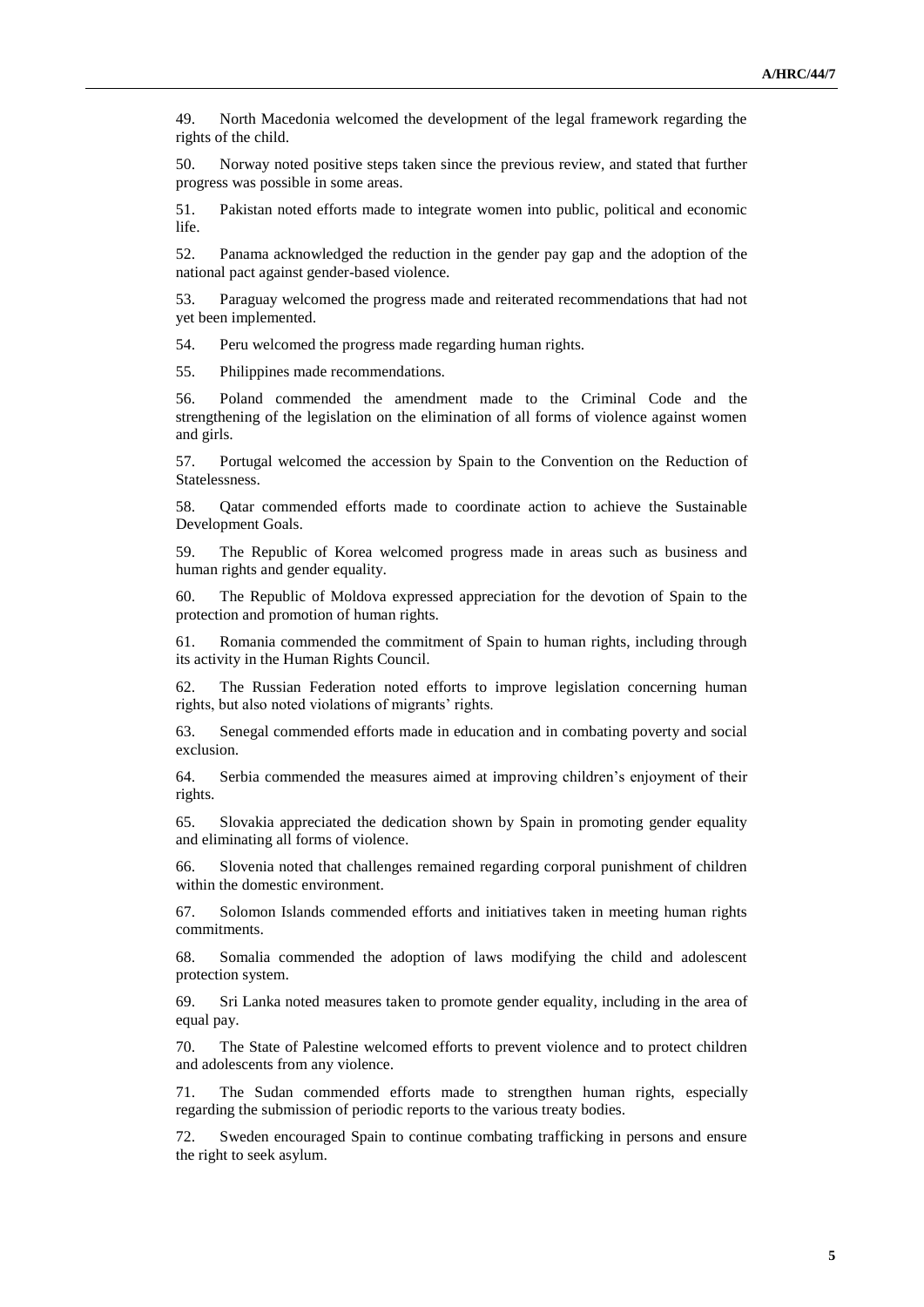73. Switzerland welcomed measures taken to ensure gender equality. It was concerned about some restrictions on the rights to freedom of expression, peaceful assembly and association and noted remaining challenges from the Franco era.

74. Thailand noted efforts made to strengthen cooperation in the area of migration.

75. Timor-Leste noted the efforts made to promote and protect the rights of women.

76. Togo noted the adoption of a national action plan on business and human rights.

77. Tunisia welcomed the adoption of human rights legislation and the institutional framework for combating trafficking in persons.

78. Turkey noted efforts made to combat discrimination and racism and to improve the living conditions of migrants, refugees and asylum seekers.

79. Turkmenistan noted the efforts to adopt the second national human rights action plan and achievements in promoting the rights of children and persons with disabilities.

80. Ukraine noted improvements in various areas, including combating trafficking in persons, hate crime and discrimination.

81. The United Kingdom noted steps taken to protect the rights of women and to tackle gender-based violence.

82. The United States of America commended Spain for its continued commitment to protect human rights.

83. Uruguay encouraged Spain to adopt legislation to guarantee the rights of minorities, especially migrants.

84. Spain indicated that the second national human rights plan had been delayed because of political circumstances. However, Spain remained firmly committed. The plan was expected to include provision for a coordination body and human rights indicators. Meanwhile, coordination of international human rights commitments had been assumed by the Human Rights Office of the Ministry of Foreign Affairs, the European Union and Cooperation.

85. Spanish legislation guaranteed the rights of migrants. Any decision on the ratification of the International Convention on the Protection of the Rights of All Migrant Workers and Members of Their Families needed to be coordinated within the European Union. No European Union member State had ratified the Convention to date.

86. The procedures for expulsion, return and refusal of entry were carried out in full respect of the legal system of Spain, including the conventions that Spain had ratified. The act on asylum set out that applicants for international protection were to be provided with necessary social, legal and medical services, which also applied in Ceuta and Melilla. The number of asylum seekers had multiplied by more than 20 times between 2014 and 2019.

87. The prison system in Spain allowed for solitary confinement only for the most serious offences and limited its application to 14 days. Any solitary confinement exceeding that period, owing to the consecutive enforcement of several sanctions, must be approved by the prison supervision court. Any allegation of torture was immediately recorded and gave rise to an investigation by the internal police inspection units, and could also result in a judicial procedure.

88. The 1983 organic law on the right of assembly guaranteed the right to demonstrate. The minimum notification periods were very short, such that almost spontaneous demonstrations were possible. The police could intervene in a public assembly only when an assembly was no longer peaceful and was endangering the physical integrity of people or things.

89. In the final version of the organic law on the protection of citizens' security, generic terms, such as security of citizens or public order, had been replaced with factual descriptions to better set the limits of police action. Spain had few laws governing freedom of expression, which favoured a broad and free exercise of that right. In 40 years, Spain had been condemned in only eight cases regarding freedom of expression brought before the European Court of Human Rights.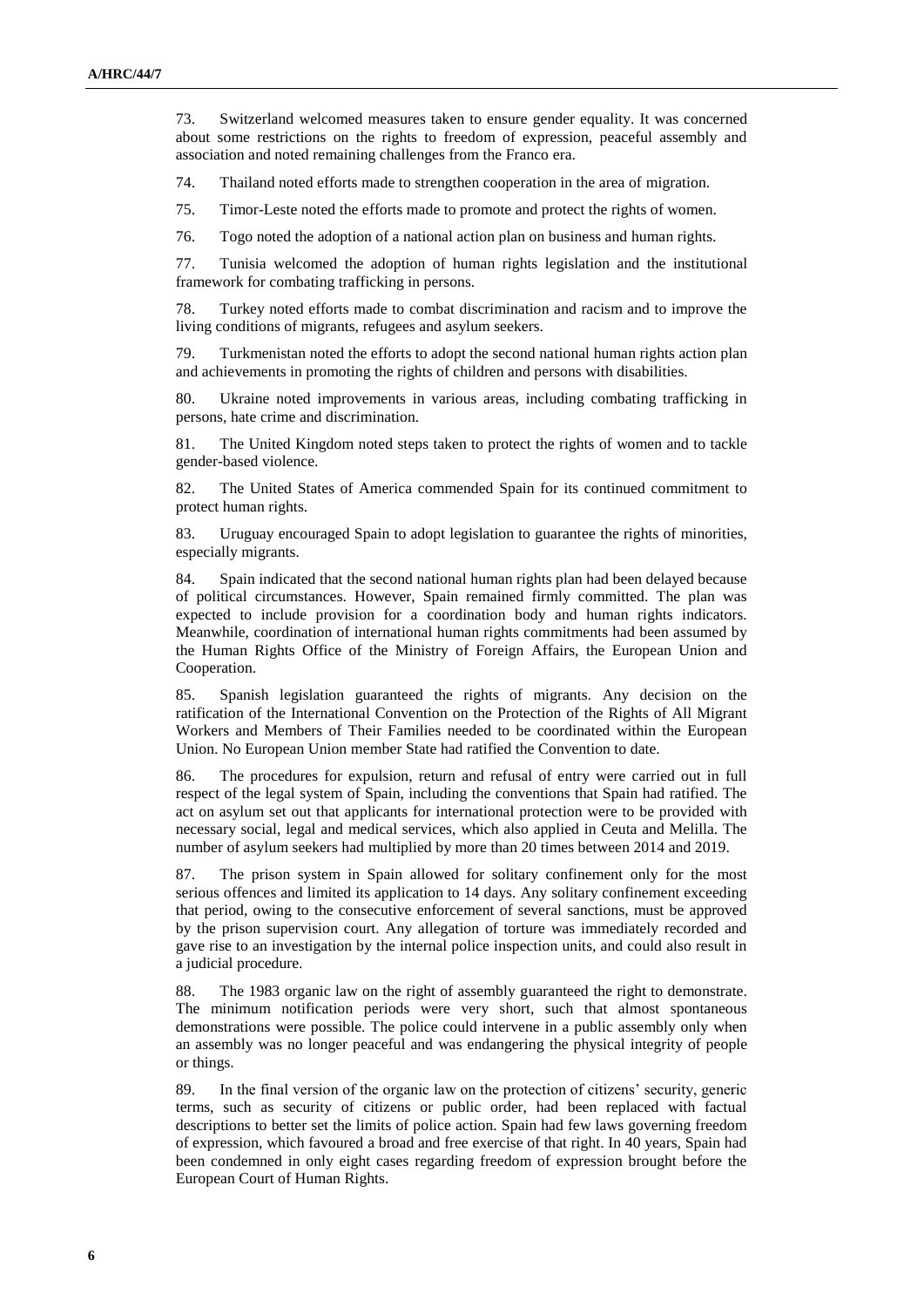90. Regarding gender-based violence, in 2018 a royal decree-law had extended coverage to the greatest possible number of women, thus improving legal assistance for victims. In recent years, the legislative framework for expanding measures for victims of gender-based violence had been strengthened.

91. The Bolivarian Republic of Venezuela highlighted the ratification of the Convention on the Reduction of Statelessness.

92. Viet Nam noted the adoption of laws to ensure equal access to health care for foreigners, and gender equality.

93. Afghanistan noted efforts made to improve the participation of women in political life and decision-making positions and to combat gender-based violence.

94. Albania encouraged Spain to implement its plan on the rights of children and adolescents for 2019–2023.

95. Egypt welcomed the establishment of the national office to combat hate crime, and efforts to reduce school dropout.

96. Angola noted efforts to combat gender-based violence and to protect the rights of persons with disabilities.

97. Argentina congratulated Spain for hosting the third International Conference on Safe Schools in May 2019.

98. Armenia noted efforts made to combat hate crime and racial discrimination, and to protect the rights of victims of historical injustices.

99. Australia acknowledged efforts made to combat discrimination based on gender, sexual orientation or gender identity.

100. Austria encouraged Spain to continue its cooperation with civil society in the follow-up to the review.

101. The Bahamas commended the adoption of the national pact on combating genderbased violence and the strategic framework for energy and the climate.

102. Bahrain commended efforts made in addressing violence against women and measures taken to ensure freedom of religion.

103. Bangladesh welcomed efforts made to promote gender equality and highlighted the increasing percentage of women in Congress.

104. Belarus noted measures to develop the second national human rights action plan and the national plan on gender equality.

105. Belgium congratulated Spain for progress made since its previous review, but noted that new challenges had arisen.

106. Bosnia and Herzegovina welcomed the active participation of Spain in the Human Rights Council and its efforts to follow up on universal periodic review recommendations.

107. Brazil commended family protection policies and encouraged the training of law enforcement officers in responding to violence against women.

108. Bulgaria welcomed the adoption in 2018 of the royal decree-law that guaranteed universal health care.

109. Burkina Faso encouraged Spain to abolish all forms of detention of migrants and asylum seekers.

110. Cabo Verde commended the creation of the Directorate General for Equal Treatment and Diversity.

111. Cambodia praised legal measures taken to combat gender-based violence, racism, xenophobia and trafficking in persons.

112. Canada welcomed action taken to strengthen the protection of human rights since the previous review of Spain.

113. Chile welcomed the adoption of the law on historical memory and other action taken to foster transitional justice processes.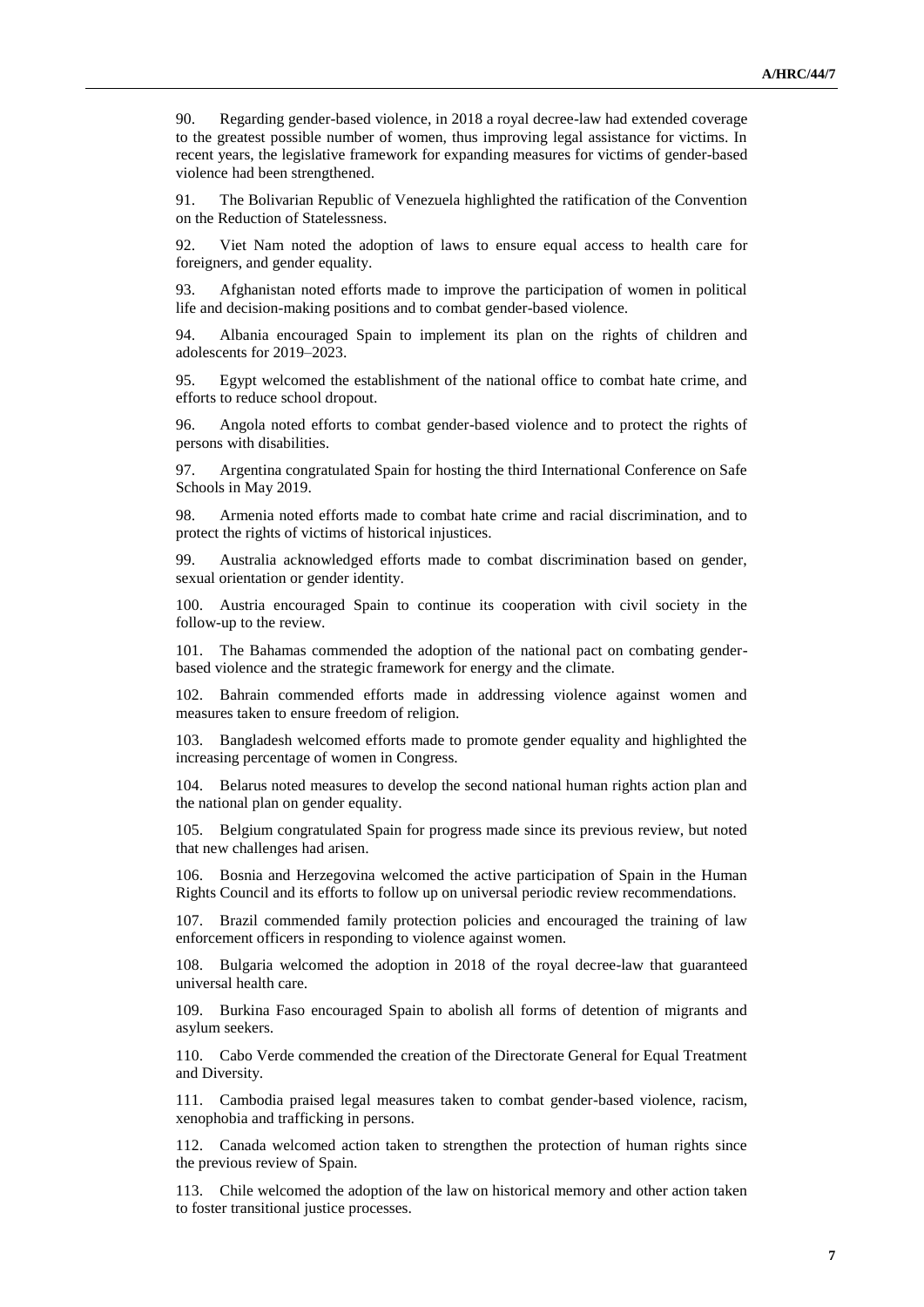114. China noted efforts taken to combat poverty and social exclusion, increase employment and promote gender equality.

115. Colombia highlighted the creation of a truth commission and the National Action Plan on Business and Human Rights.

116. Comoros welcomed the standing invitation extended by Spain to all special procedure mandate holders.

117. Congo commended the cooperation of Spain with international human rights institutions.

118. Costa Rica welcomed the adoption of the National Action Plan on Business and Human Rights.

119. Côte d'Ivoire welcomed the introduction of the public security law and the introduction of the principles of proportionality and non-discrimination to identity checks.

120. Croatia commended the commitment of Spain to non-discrimination on the basis of gender.

121. Cuba noted the update of the regulatory framework of Spain and the development of human rights instruments and practices.

122. Cyprus commended Spain for restoring universal public health care and congratulated it for hosting the twenty-fifth session of the Conference of the Parties to the United Nations Framework Convention on Climate Change.

123. Czechia supported the efforts made by Spain in the area of prevention of violence against women.

124. Denmark commended Spain for its National Action Plan on Business and Human Rights.

125. Djibouti welcomed the ratification of regional and international instruments, and the efforts made to empower women.

126. The Dominican Republic acknowledged legislative amendments to combat racial discrimination and xenophobia.

127. Ecuador acknowledged the adoption of plans and legislation regarding women's rights, persons with disabilities and the 2030 Agenda.

128. Algeria welcomed the adoption of the National Action Plan on Business and Human Rights, and legislative measures protecting women from violence.

129. Fiji welcomed action taken to combat climate change, including the adoption of the national climate change adaptation plan.

130. France welcomed progress made on gender equality, children's rights and migration.

131. Gabon welcomed cooperation by Spain with OHCHR and the Human Rights Council mechanisms.

132. Georgia appreciated legislative measures aimed at protecting and empowering women.

133. Germany remained concerned about the asylum system in Spain and the country's potentially broad interpretation of "public security and order".

134. Ghana commended the establishment of the national human rights bureau of the national police.

135. Greece commended efforts made in combating all forms of intolerance.

136. Haiti recognized efforts made to improve the human rights situation in the territory of Spain and abroad.

137. Honduras welcomed the entry into force in Spain of the Convention on the Reduction of Statelessness.

138. Iceland welcomed the engagement of Spain with human rights and the steps outlined in the national report submitted under the universal periodic review.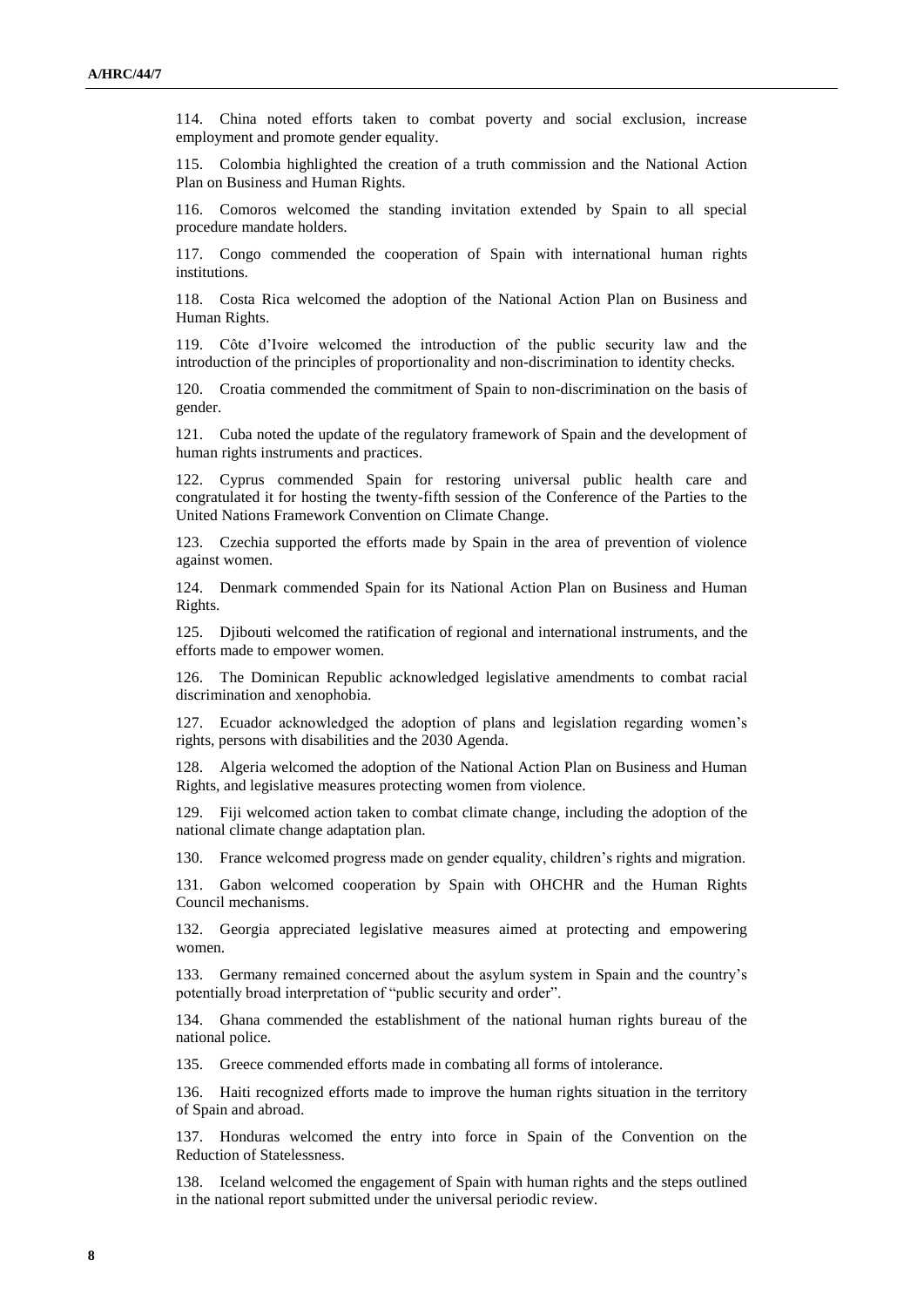139. India welcomed the progress made under the National Strategy for the Social Inclusion of the Gypsy Population.

140. Indonesia commended the strides made by Spain in ensuring a high percentage of representation of women in politics.

141. Regarding sexual violence against women, the delegation of Spain indicated that work on a preliminary draft law to amend the Criminal Code was currently under way, aimed at reinforcing the protection of liberty and sexual integrity.

142. Regarding training for legal professionals, a royal decree-law adopted in 2018 provided for specialized training on gender-based violence to be included in education for judges and prosecutors.

143. The Government was working on a new strategic plan for equal opportunities. Moreover, a royal decree-law adopted in 2019 reinforced the right to equal pay and was a noteworthy step towards full equality in the treatment of and opportunities for men and women in work and employment.

144. Since 2015, legislation had been adopted to raise the age of sexual consent to 16 years, strengthen the punishment for child pornography and reinforce protection from abuse on the Internet. Spain was currently working on a draft bill for the comprehensive protection of children from violence. Moreover, a Deputy Ombudsman coordinated cases concerning the rights of the child within the Office of the Ombudsman.

145. Various measures had been taken to improve the situation of unaccompanied minors. Among other reforms, Spain was working on amending the age-assessment procedure.

146. The delegation highlighted the creation in 2018 of the post of high commissioner on combating child poverty, as well as the allowance for dependent children, which had been increased by 17 per cent in 2019. There were plans for developing a national strategy for the prevention and combating of poverty and social exclusion for 2019–2023.

Regarding efforts to combat racial discrimination, xenophobia and other forms of intolerance, the draft law on equal treatment and non-discrimination would be resubmitted to the new legislature. The delegation referred to the measures adopted to improve the situation of Roma and to address the demands of people of African descent, and emphasized that there was no racial profiling in Spain.

148. Regarding housing, a royal decree adopted in March 2019 had improved coordination with social services to protect persons in vulnerable situations in the context of the enforcement of eviction orders. In 2015 a social housing fund had been created to provide rented dwellings to those evicted due to non-payment of a mortgage. The State Housing Plan for 2018–2021 included a rent-support programme.

149. Spain concluded by reiterating its commitment to the universal periodic review, and, more generally, to United Nations human rights bodies, whose independence and credibility must be guaranteed.

## **II. Conclusions and/or recommendations**

150. **The response of Spain to the following recommendations will be included in the outcome report adopted by the Human Rights Council at its forty-fourth session:**

150.1 **Take complete action to implement the recommendations accepted by Spain during the second universal periodic review (Somalia);**

150.2 **Ratify the International Convention on the Protection of the Rights of All Migrant Workers and Members of Their Families (Bangladesh) (Comoros) (Honduras) (Lesotho) (Senegal) (Sri Lanka); Ratify the International Convention on the Protection of the Rights of All Migrant Workers and Members of Their Families, as previously recommended (Turkey); Ratify the International Convention on the Protection of the Rights of All Migrant Workers and Members of Their Families, and advance with them in Sustainable Development Goals 8, 10 and 16 (Paraguay);**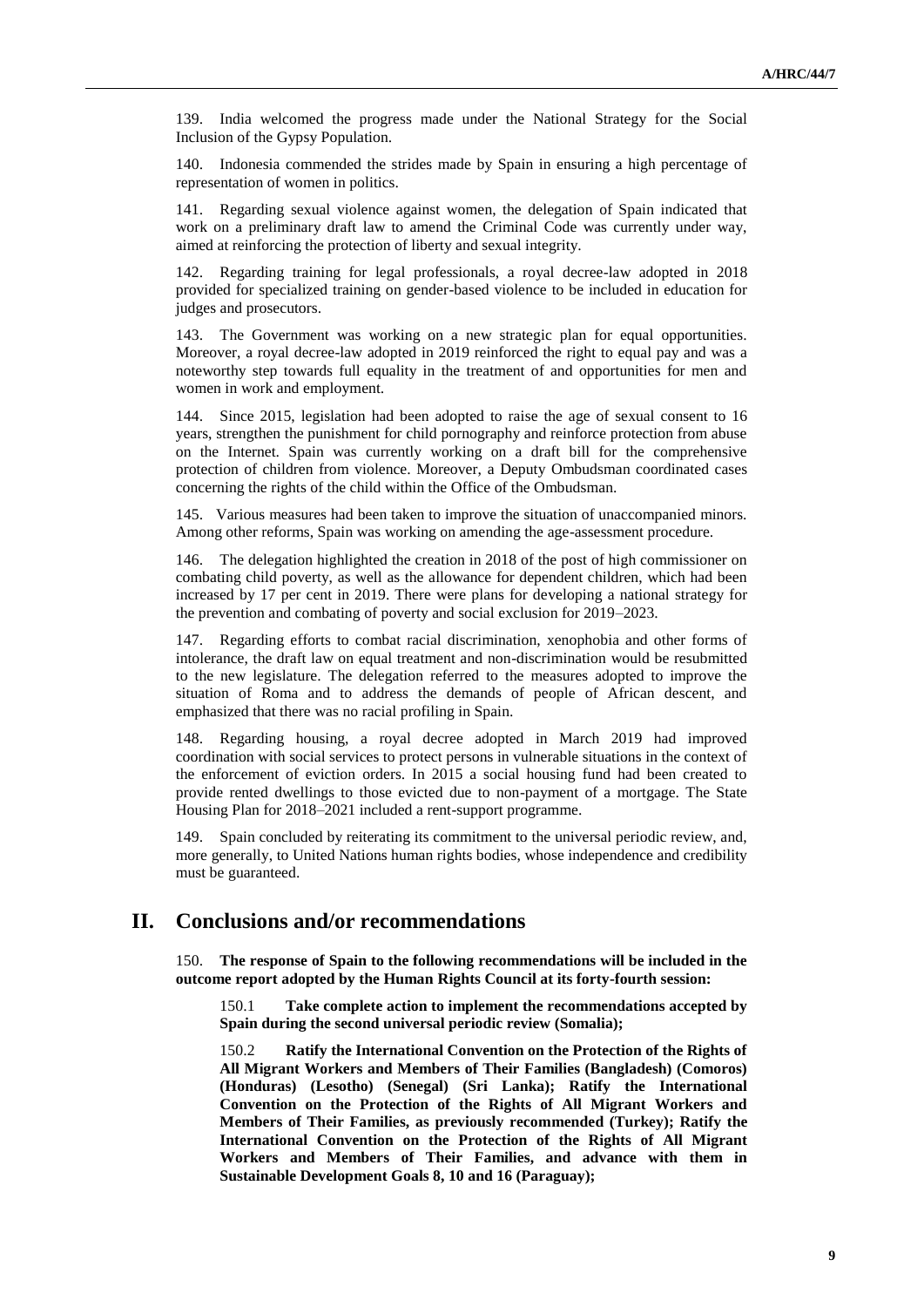150.3 **Consider the ratification of the International Convention on the Protection of the Rights of All Migrant Workers and Members of Their Families (Indonesia) (Philippines); Consider acceding to the International Convention on the Protection of the Rights of All Migrant Workers and Members of Their Families (Egypt); Explore the possibility of ratifying the International Convention on the Protection of the Rights of All Migrant Workers and Members of Their Families (Niger); Envisage ratifying the International Convention on the Protection of the Rights of All Migrant Workers and Members of Their Families (Djibouti); Work to enable the ratification of the International Convention on the Protection of the Rights of All Migrant Workers and Members of Their Families (Cabo Verde);**

150.4 **Establish a permanent national mechanism for the implementation of reports and follow-up to recommendations of the human rights mechanisms, within the framework of Sustainable Development Goals 16 and 17 (Paraguay);**

150.5 **Set up a monitoring system to ensure follow-up and respect for the recommendations made by the treaty bodies and the mechanisms of the Human Rights Council (Haiti);**

150.6 **Further strengthen effective collaboration with the human rights treaty bodies, periodically reporting the implementation of relevant documents (Turkmenistan);**

150.7 **Adopt an open, merit-based process when selecting national candidates for United Nations treaty body elections (United Kingdom of Great Britain and Northern Ireland);**

150.8 **Pay particular attention to the recommendations made to Spain by the Working Group of Experts on People of African Descent (Congo);**

150.9 **Initiate a constructive dialogue between the new Government and the Catalan people and its institutions (Bolivarian Republic of Venezuela);**

150.10 **Ensure that a human rights approach is reflected in the Government's 2020 submission of the reviewed nationally determined contributions (Fiji);**

150.11 **Expedite the finalization of consultations to prepare the second national human rights plan (Georgia);**

150.12 **Complete the development of its second national human rights plan (Greece);**

150.13 **Promptly adopt the second national human rights plan, which will undoubtedly strengthen the institutional and normative machinery for the protection and promotion of human rights (Mauritania);**

150.14 **Conclude work on its second national human rights plan, building on the Council of Ministers' adoption of the preliminary report on the development of the plan in December 2018 (Ireland);**

150.15 **Continue efforts in the preparation of the second national plan for human rights (Qatar);** 

150.16 **Adopt the second national human rights plan (Republic of Moldova);**

150.17 **Consider accelerating the conclusion of the second national human rights plan (Cambodia);**

150.18 **Continue implementing measures enshrined in the action plan for the implementation of the Sustainable Development Goals and the 2030 Agenda (Dominican Republic);**

150.19 **Reopen the office of the ombudsman for children in Madrid and strengthen the capacity of the national Office of the Ombudsman to address complaints made by children, echoing the call made by the Committee on the Rights of the Child to increase the level of investment in children (Ireland);**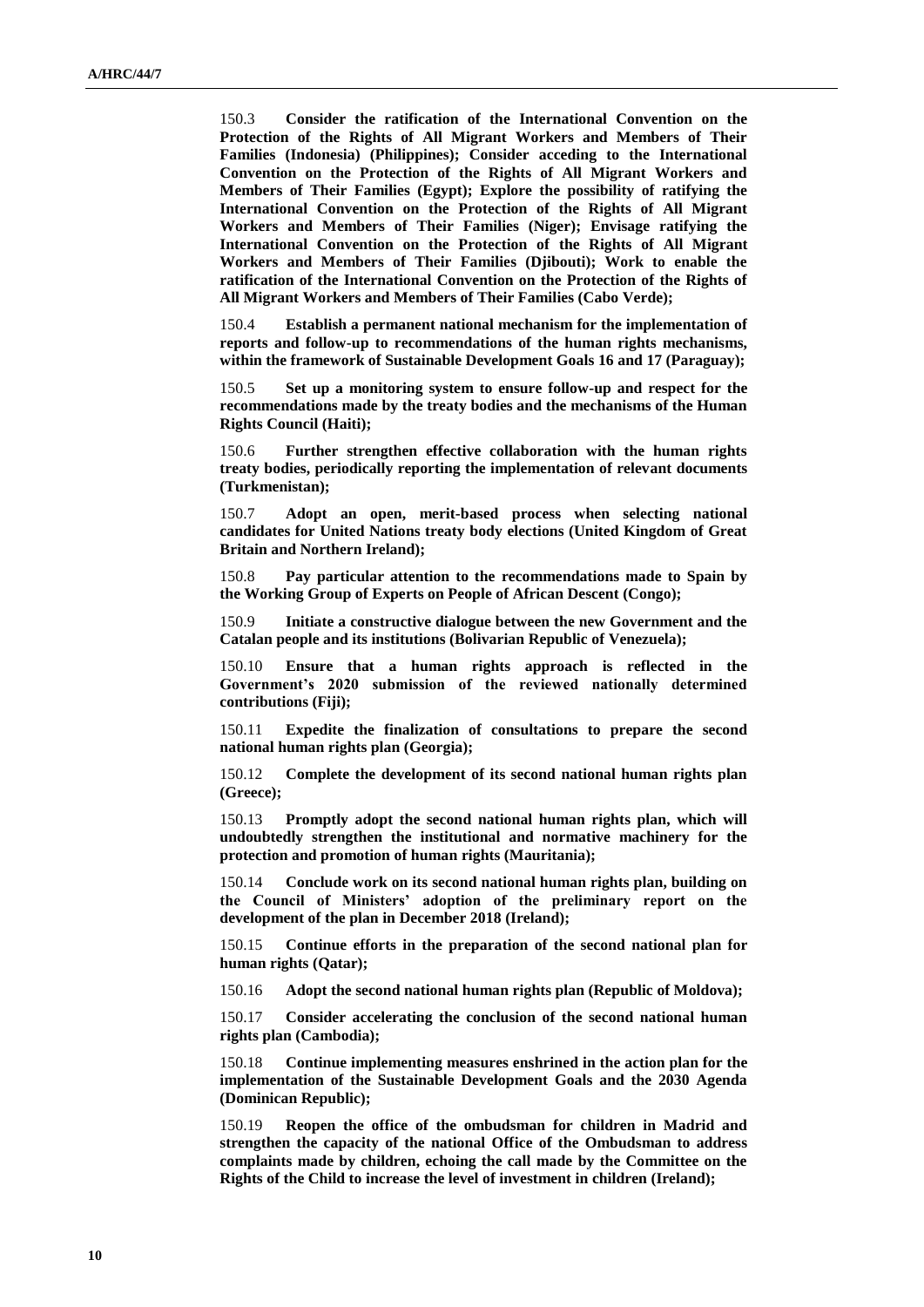150.20 **Reopen the office of the ombudsman for children and take action against all forms of child abuse (Republic of Moldova);**

150.21 **Reconsider the possibility of constituting a dedicated office of the ombudsman for children (Poland);**

150.22 **Strengthen the capacity of the Office of the Ombudsman in order to adequately respond to children's complaints (Slovenia);**

150.23 **Bring the Catalonian legislation on places of worship into conformity with international human rights law (Pakistan);**

150.24 **Pursue efforts to combat all forms of discrimination against vulnerable groups, such as people with disabilities, migrants, refugees and people of African descent, particularly with regard to access to employment, housing and health care (Gabon);**

150.25 **Approve a comprehensive law for equal treatment and nondiscrimination (Honduras);**

150.26 **Take further measures in tackling racism and intolerance, in particular xenophobia and Islamophobia, including through collaborative efforts with other States (Indonesia);**

150.27 **Strengthen measures to address all forms of discrimination against minorities, including by furnishing the Council for the Elimination of Racial or Ethnic Discrimination with adequate resources to enable it to execute its mandate effectively and independently (Malaysia);**

150.28 **Ensure the allocation of adequate financial resources for programmes on combating racial discrimination (Philippines);**

150.29 **Operationalize the work of the Council on the Elimination of Racial or Ethnic Discrimination (Jordan);**

150.30 **Combat ongoing de facto discrimination against certain groups (Jordan);**

150.31 **Take further steps to promote tolerance and non-discrimination (Armenia);**

150.32 **Continue to combat racism, racial discrimination, xenophobia and other forms of intolerance (Bosnia and Herzegovina);**

150.33 **Guarantee in law and in practice the non-discrimination of people of immigrant background in all sectors (Burkina Faso);**

150.34 **Continue measures to combat acts of racial discrimination to better guarantee the rights of minority groups (China);**

150.35 **Continue to make multisectoral efforts to ensure non-discrimination by providing assistance and protection to victims (Colombia);**

150.36 **Provide the Council for the Elimination of Racial or Ethnic Discrimination with the necessary financial resources so that it can discharge its mandate effectively and independently (Costa Rica);**

150.37 **Continue efforts to combat discrimination (Cyprus);**

150.38 **Take effective measures to combat all forms of discrimination, and specifically racial discrimination against people of African descent (Djibouti);**

150.39 **Adopt precise and specific laws against all forms of discrimination, in particular ethnic and racial discrimination (Comoros);**

150.40 **Redouble efforts in the elimination of all forms of discrimination and combating hate speech, xenophobia and racial discrimination (Islamic Republic of Iran);**

150.41 **Continue efforts to combat hate crime and put measures in place to ensure an end to ethnic and racial profiling and all forms of racial discrimination (Ghana);**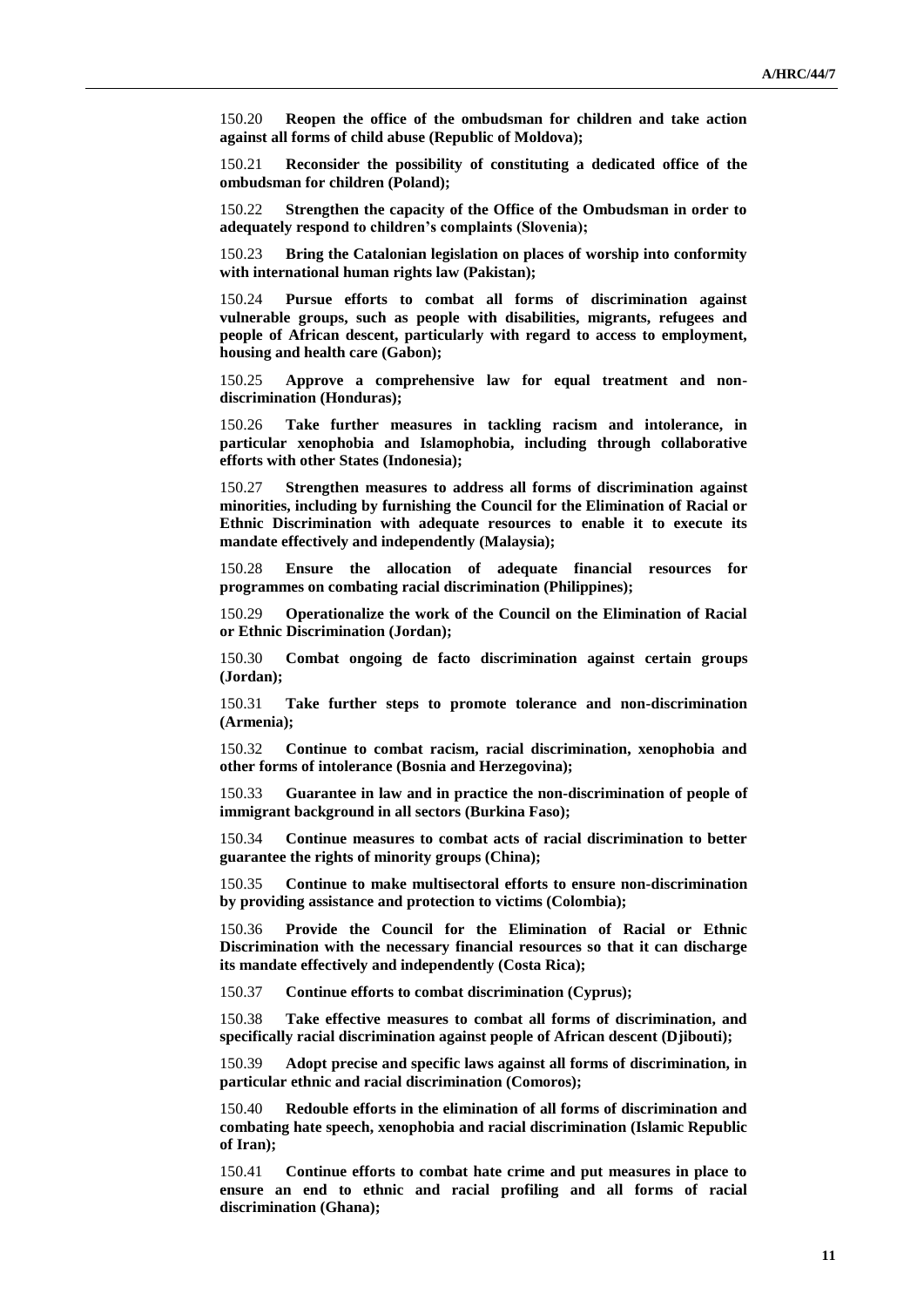150.42 **Adopt a comprehensive law against hate crime, which provides for assistance, protection and restitution to the victims (Pakistan);**

150.43 **Develop legislation and policies to punish and prevent hate crimes and discrimination as well as promote the respect of diversity in society (Thailand);**

150.44 **Continue the efforts made to combat hate speech and racism against foreigners (Tunisia);**

150.45 **Prevent, investigate and prosecute hate crimes, including those motivated by the victim's religion or belief, and devote additional resources to understanding the problem of harassment and violence motivated by xenophobia or the victim's religion or belief (United States of America);**

150.46 **Adopt anti-hate legislation (Jordan);**

150.47 **Adopt more measures to combat hate speech, xenophobia and racial discrimination (Egypt);**

150.48 **Adopt a general law on non-discrimination, including combating racism (Côte d'Ivoire);**

150.49 **Incorporate into legislation measures to ban racial profiling in security policies, including the elimination of identity checks based on ethnic and racial profiling (Mexico);**

150.50 **Take effective measures to put an end to identity checks based on ethnic and racial profiling (Slovakia);**

150.51 **Specifically prohibit the use of identity checks based on ethnic and racial profiles, and consider adopting a law on non-discrimination (Ecuador);**

150.52 **Continue legislative initiatives on amending the requirements for registering a change of sex and on combating discrimination on grounds of sexual orientation, gender identity or expression and sexual characteristics (Iceland);**

150.53 **Launch awareness-raising and media campaigns aimed at effectively fighting negative stereotypes about the gypsy population, persons of African descent, persons with disabilities, migrants, refugees and asylum seekers (Panama);**

150.54 **Continue measures to prevent, reduce and combat pollution as part of the national action plan for adaptation to climate change (Morocco);**

150.55 **Ensure that the development and implementation of its climate change adaptation and mitigation policies are gender responsive and disabilityinclusive, consistent with the United Nations Framework Convention on Climate Change and the Sendai Framework for Disaster Risk Reduction 2015– 2030 (Fiji);**

150.56 **Enact appropriate national legislation to ensure that Spanish individuals and corporations do not unlawfully participate in the taking of Western Sahara's resources (Namibia);**

150.57 **Refrain from engaging in any economic activities relating to the territory of Western Sahara that does not have the free, prior and informed consent of the people of Western Sahara (Namibia);**

150.58 **Ensure that its policies, legislation, regulations and enforcement measures effectively serve to prevent and address the heightened risk of business involvement in abuses in conflict situations, which include situations of foreign occupation (State of Palestine);**

150.59 **Ensure the full implementation of the Guiding Principles on Business and Human Rights in the context of the exploitation of Western Sahara's natural resources (Timor-Leste);**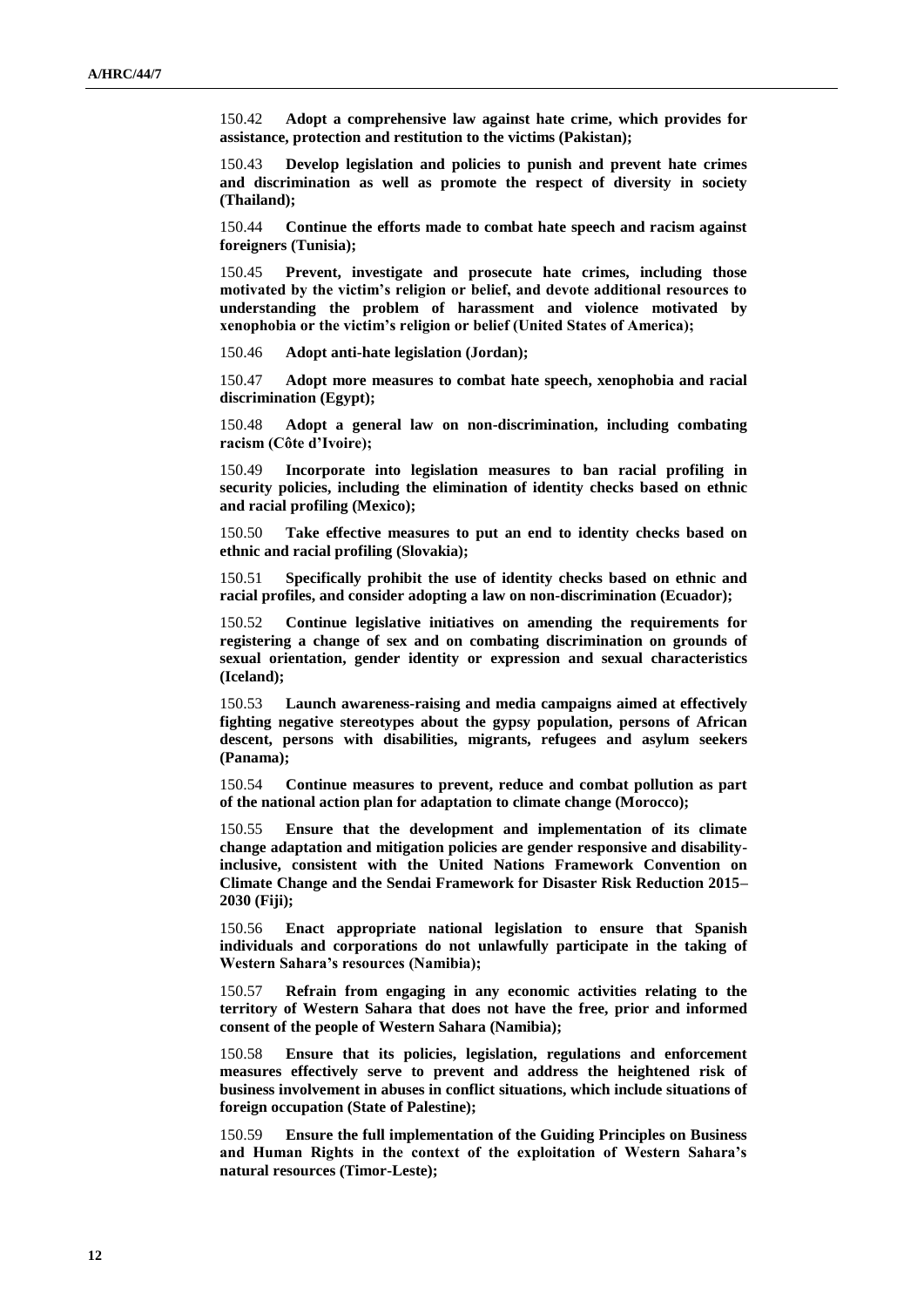150.60 **Refrain from engaging in any economic activities in or relating to the territory of Western Sahara that do not have the free, prior and informed consent of the people of the territory (Timor-Leste);**

150.61 **Abolish the incommunicado detention regime and prohibit solitary confinement of more than 15 days (Luxembourg);**

150.62 **Introduce further safeguards, in line with international human rights law, to the incommunicado detention regime and ensure that this regime will not be applied to adolescents (Austria);**

150.63 **Harmonize the national legislation that covers torture and incommunicado detention with international standards (Czechia);**

150.64 **Bring the definition of torture and enforced disappearance fully into line with the Convention against Torture and Other Cruel, Inhuman or Degrading Treatment or Punishment, ensure effective remedies for torture and ill-treatment and strengthen its framework to prosecute such crimes (Liechtenstein);**

150.65 **Consider reviewing the definition of torture and enforced disappearance to bring it into line with international instruments (Malta);**

150.66 **Ensure that all allegations of torture or other ill-treatment by the security forces are subject to a prompt, thorough and impartial investigation; that those suspected of involvement are prosecuted before civilian courts; and that victims receive adequate reparation (Netherlands);**

150.67 **Modify the content of article 174 of the Criminal Code in order to eliminate the distinction between serious and non-serious torture and harmonize it with international standards (Panama);**

150.68 **Provide the national preventive mechanism with sufficient financial resources, necessary for the full implementation of its mandate (Ukraine);**

150.69 **Adopt adequate legislative or judicial measures to criminalize enforced disappearance, in accordance with the provisions of the International Convention for the Protection of All Persons from Enforced Disappearance, and promote changes in the national system that allow the exhaustive and impartial investigation of enforced disappearance (Argentina);**

150.70 **Criminalize torture in its national legislation, in full compliance with article 1 of the Convention against Torture and Other Cruel, Inhuman or Degrading Treatment or Punishment (Chile);**

150.71 **Continue taking measures to solve the problem of overcrowding of Spanish prisons (Russian Federation);**

150.72 **Increase the number of specialized judges for children and ensure that the country has specialized juvenile courts and child-friendly procedures (Luxembourg);**

150.73 **Enhance the training of judges specialized in juvenile justice and their procedures, so that they take into account the needs of children and adolescents (Chile);**

150.74 **Establish juvenile courts distinct from those of adults (Comoros);**

150.75 **Guarantee the right to truth, justice and reparation for victims, ensuring the implementation of the historical memory law (France);**

150.76 **Ensure the right to the truth, to justice and to reparation as well as the guarantee of non-repetition for all the victims of the civil war and of the dictatorship and investigate the crimes committed in accordance with international law (Switzerland);**

150.77 **Continue its efforts in the protection of the rights of the victims of historical injustices and the prevention of such crimes in the future both at the national and international levels (Armenia);**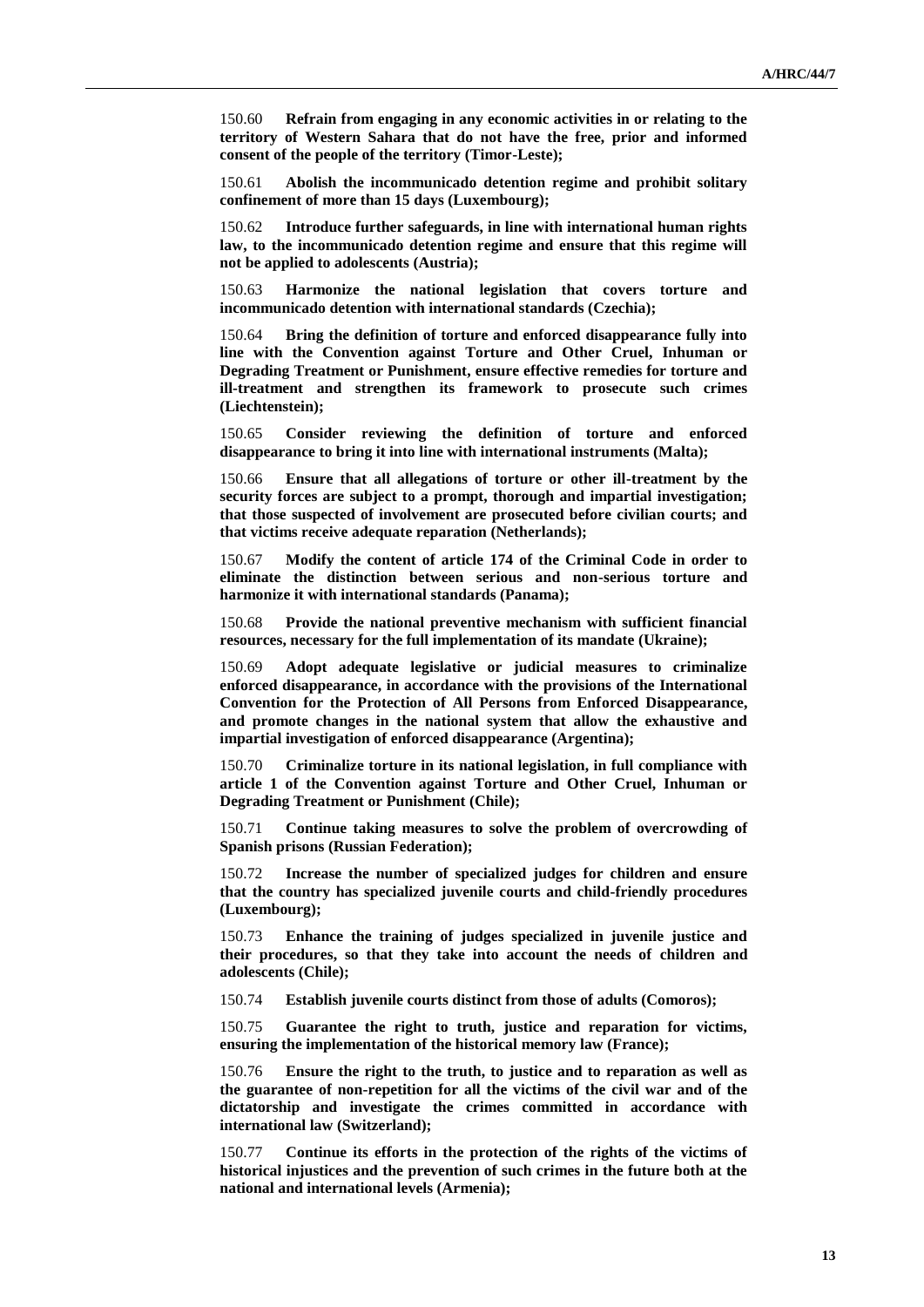150.78 **Continue taking all relevant legislative and organizational measures on the historical memory law, due to the high human value it carries (Lebanon);**

150.79 **Step up efforts to ensure better implementation of legislative measures to combat impunity and provide victims of violence against women and girls with immediate access to means of redress and protection (Poland);**

150.80 **Take steps to ensure the respect of the rights of freedom of expression as well as association (Ghana);**

150.81 **Ensure that the basic law on the protection of public services does not infringe on the freedom of expression and assembly (Iceland);**

150.82 **Ensure the full enjoyment of the right to freedom of expression and the right to peaceful assembly (Egypt);**

150.83 **Take all necessary measures to guarantee the right of peaceful assembly in line with its obligations under article 21 of the International Covenant on Civil and Political Rights (Belgium);**

150.84 **Guarantee freedom of expression and opinion by revising the Criminal Code to ensure that its crimes are in line with internationally recognized definitions (Belgium);**

150.85 **Review the laws pertaining to the criminal offences of insulting the Crown and offending religious feelings, and review organic law 9/1983 and the organic law on citizen security with the objective of protecting the rights of freedom of expression and peaceful assembly (Canada);**

150.86 **Progress in the full recognition of the right to peaceful assembly, in accordance with the International Covenant on Civil and Political Rights (Colombia);**

150.87 **Ensure full respect for the right to freedom of peaceful assembly and association, to participation in public affairs and to freedom of expression, ensuring that all measures aimed at controlling protests and peaceful assemblies are in line with its international obligations (Costa Rica);**

150.88 **Ensure respect of the right of freedom of expression, in line with international and European standards (Cyprus);**

150.89 **Adopt measures to guarantee the exercise of freedom of expression, and peaceful association and assembly (Islamic Republic of Iran);**

150.90 **Ensure that the implementation of articles 36.6 and 37.4 of the public security act, as well as the implementation of Royal Decree-Law 14/2019 do not counteract the right to civil protest (Germany);**

150.91 **Guarantee freedom of peaceful assembly and association, and ensure that in the context of public protests or demonstrations, government actions are carried out with full respect for the international obligations of the State (Mexico);**

150.92 **Take further measures to ensure that the rights to freedom of expression and peaceful assembly are fully respected, and effectively investigate all allegations of excessive use of force committed by the security forces (Italy);**

150.93 **Reform the organic law of 30 March 2015 on the protection of citizen security and the organic law of 15 July 1983 on the right of assembly, and establish a code of conduct for law enforcement (Switzerland);**

150.94 **Ensure full enjoyment of the rights to freedom of assembly and association and freedom of expression and that all measures are in conformity with international standards (Czechia);**

150.95 **Ensure independent and effective investigations into cases of disproportionate actions of police officers against participants of public demonstrations (Russian Federation);**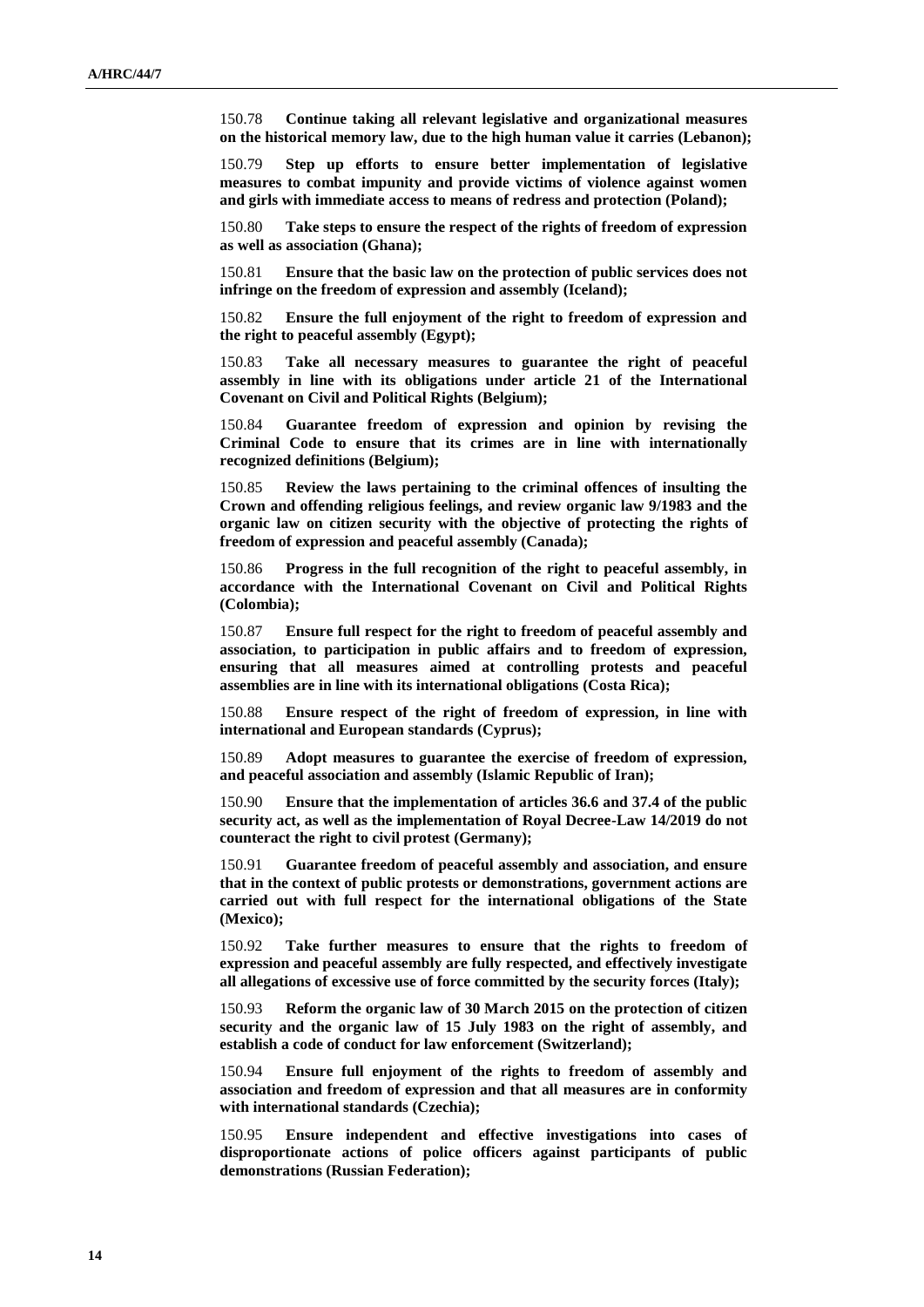150.96 **Hold accountable those responsible for crimes against journalists or that otherwise undermine the enjoyment of freedom of expression, regardless of whether they are non-State or State actors (United States of America);**

150.97 **Decriminalize defamation and include it in the Civil Code, in accordance with international standards of necessity and proportionality with regard to restrictions on freedom of expression (Luxembourg);**

150.98 **Decriminalize defamation and place it within the Civil Code, in accordance with international standards of necessity and proportionality concerning restrictions on freedom of expression (Maldives);**

150.99 **Continue participating in international electoral monitoring work (Lebanon);**

150.100 **Ensure freedom of religion or belief in Spain, both in law and in practice, to members of religious minorities, with a view to realizing the right to social security for all, including protestant ministers who do not have access to the pension system (Haiti);**

150.101 **Ensure freedom of religion or belief in Spain, both in law and in practice, for adherents of all religions, and root out all cases of religious discrimination in laws against members of religious minorities (Solomon Islands);**

150.102 **Continue the positive steps ensuring freedom of religion and the protection of ethnic minorities (Bahrain);**

150.103 **Ensure freedom of religion or belief, rooting out all causes of religious discrimination against members of religious minorities, both in law and in practice (Bangladesh);**

150.104 **Take all necessary measures, including legislative, to ensure the protection of women human rights defenders from violence and stigmatization (Australia);**

150.105 **Increase efforts to reduce the phenomenon of trafficking in persons (Iraq);**

150.106 **Adopt legislative measures for the criminalization of procuring in general, as well as the use, of sexual services, with the knowledge that the person providing them may be a victim of trafficking (North Macedonia);**

150.107 **Heighten awareness and step up training for duty bearers to allow better identification of instances of trafficking in persons (Philippines);**

150.108 **Further take all necessary measures in order to prevent and combat trafficking in human beings, especially women and girls (Republic of Moldova);**

150.109 **Continue the efforts to develop a strategic plan coordinated by the centre for intelligence on terrorism and organized crime to combat trafficking in persons (Romania);**

150.110 **Develop and implement strategies to combat all forms of trafficking and servitude and strengthen the protection of women victims of trafficking (Togo);**

150.111 **Develop and implement a national action plan adequately addressing all forms of human trafficking, as outlined in the 2018 report of the Group of Experts on Action against Trafficking in Human Beings (United Kingdom of Great Britain and Northern Ireland);**

150.112 **Implement a new plan to address trafficking for sexual exploitation, which includes continuing work to ensure the prosecution of traffickers, as well as training authorities to identify and support victims (Australia);**

150.113 **Continue strengthening efforts to combat trafficking in persons, child poverty and early school dropout (Lebanon);**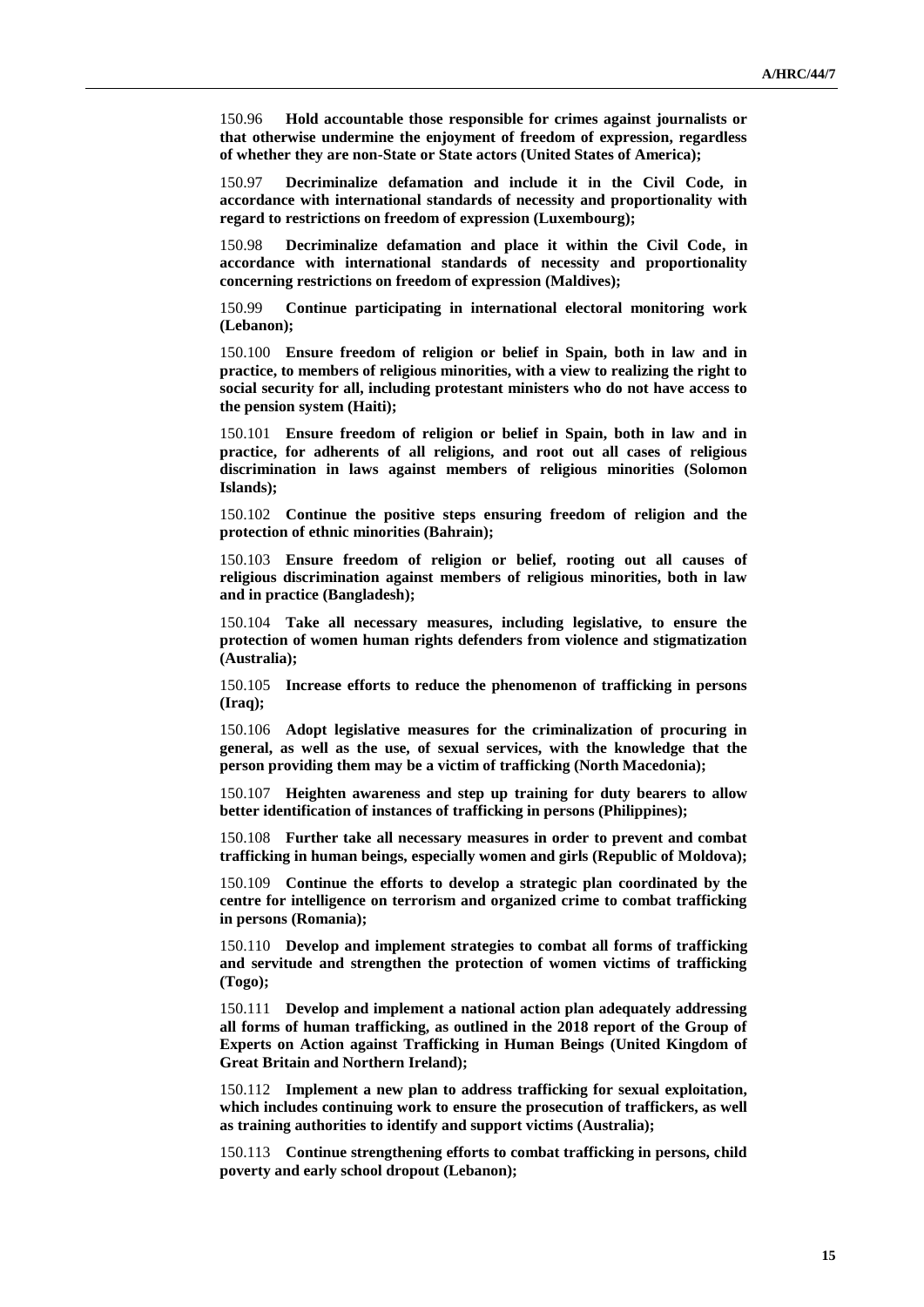150.114 **Consider adopting an action plan to combat human trafficking for the purposes of labour and sexual exploitation, especially of women and girls (Brazil);**

150.115 **Strengthen efforts aimed at fighting trafficking in human beings and contributing to European and international cooperation with regard to the fight against trafficking for labour exploitation (Bulgaria);**

150.116 **Continue improving the combating of trafficking in persons and adopt a comprehensive legislation covering all forms of trafficking and servitude, prosecuting and punishing those responsible and providing comprehensive redress for victims (Liechtenstein);**

150.117 **Adopt a comprehensive law that contemplates all forms of trafficking and servitude and adopt and implement the strategic plan for trafficking in human beings, according to Sustainable Development Goals 5, 8 and 16 (Paraguay);**

150.118 **Take measures to prevent and combat human trafficking and sexual exploitation, including by reducing demand and ensuring legislation that enables a systematic prosecution of these offences (Sweden);**

150.119 **Introduce comprehensive legislation to curb all forms of trafficking, with a focus on redress for victims (Malaysia);**

150.120 **Continue measures to combat trafficking in persons while safeguarding victims' right to justice (Nepal);**

150.121 **Continue efforts in combating trafficking in persons while ensuring the protection of the rights of its victims (Nigeria);**

150.122 **Continue efforts to fight trafficking in persons, from investigation, prosecution and punishment for acts of trafficking, to redress for victims (Albania);**

150.123 **Adopt a national action plan aimed at combating trafficking in human beings for the purpose of labour exploitation and improving the identification of, and assistance for, victims of trafficking (Bangladesh);**

150.124 **Provide support and protection to the family considering that it is the fundamental and natural unit of society (Egypt);**

150.125 **Guarantee the right to union representation, and take the necessary measures to prevent criminal prosecution of workers involved in strikes (Mexico);**

150.126 **Strengthen policies that combat unemployment and promote decent employment, especially among young people and the Roma population (Peru);**

150.127 **Implement the recommendations of the Committee on Economic, Social and Cultural Rights to step up efforts to reduce unemployment, to ensure the pension system's sustainability and to provide coverage for the entire population, including the most disadvantaged groups, by the social security system (Belarus);**

150.128 **Adopt measures with the goal of combating horizontal and vertical segregation in employment (Croatia);**

150.129 **Continue implementing and fostering measures to address the low rate of employment among young people, through the provision of adequate training and support programmes (Mauritius);**

150.130 **Implement justice and social equality policies (Bolivarian Republic of Venezuela);**

150.131 **Guarantee access to health and education in less populated areas (Bolivarian Republic of Venezuela);**

150.132 **Make progress in adjusting the social system to the needs of elderly persons (Bolivarian Republic of Venezuela);**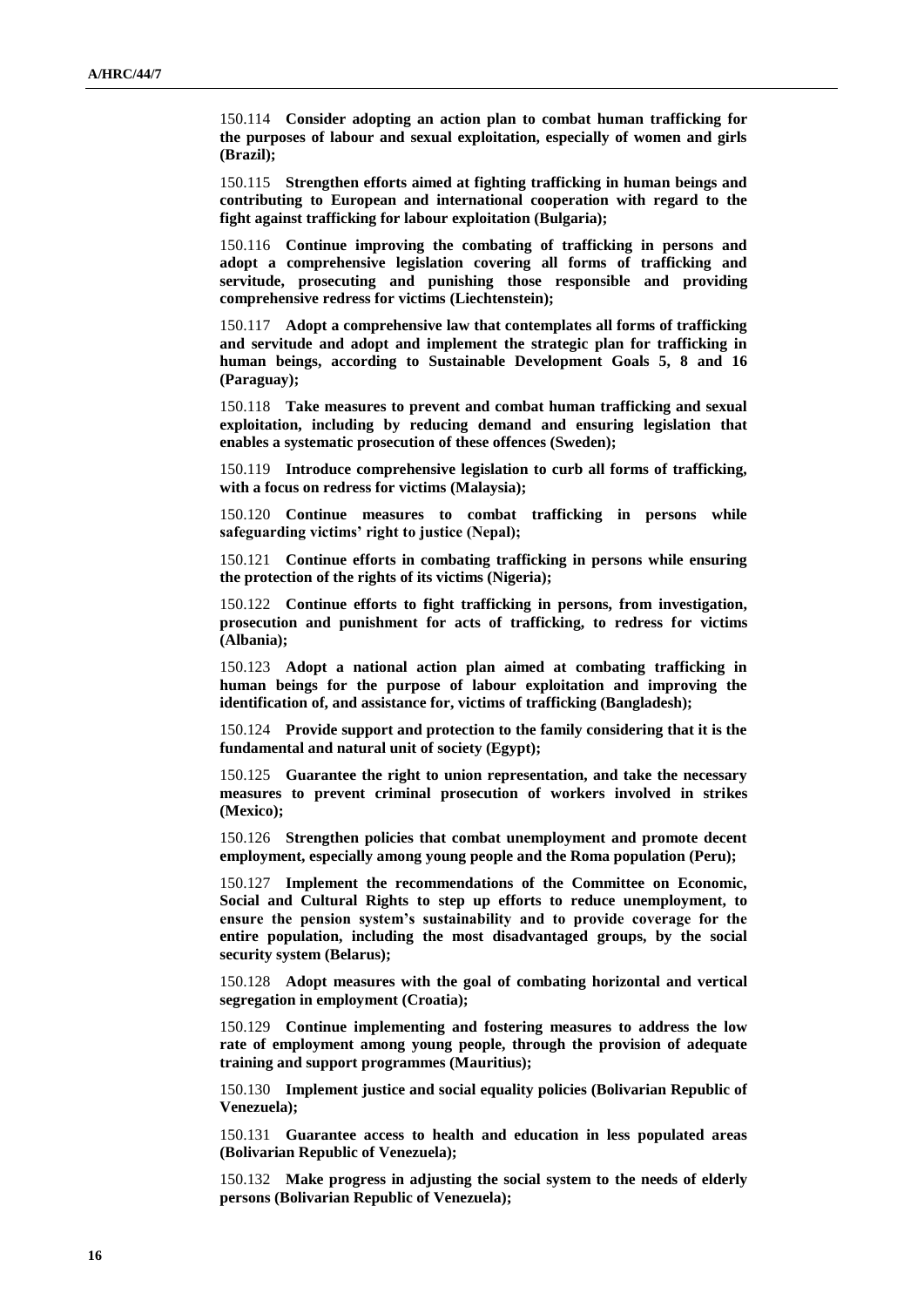150.133 **Continue efforts to ensure that all persons are covered by the social security system (Cabo Verde);**

150.134 **Further promote economic, social and sustainable development so as to better protect the rights of vulnerable groups (China);**

150.135 **Adopt the necessary measures to expand pension coverage, with a special focus on the most disadvantaged persons and groups (Colombia);**

150.136 **Promote the widespread construction of social housing for vulnerable families (Bolivarian Republic of Venezuela);**

150.137 **Adopt a legislative framework relating to the right to housing aimed in particular at ensuring that evicted persons have access to compensation or other decent housing, that they are informed of the eviction decision and that they have access to effective judicial remedy (Algeria);**

150.138 **Consider adopting a new and comprehensive legal framework to guarantee equal access to health care for all people living in Spain, without discrimination (Malta);**

150.139 **Redouble efforts in ensuring access to quality health care, social security and education by the vulnerable sectors, including minorities (Philippines);**

150.140 **Continue to effectively implement Royal Decree-Law No. 7/2018 towards universal public health care (Viet Nam);**

150.141 **Establish a mechanism to ensure that women's access to sexual and reproductive health services is not impeded by refusals to provide abortion services on the grounds of conscience (Iceland);**

150.142 **Ensure effectively the accessibility of sexual and reproductive health services for all women, in particular adolescents (Angola);**

150.143 **Promote the universalization of public education for children (Honduras);**

150.144 **Strengthen measures to address the high number of high-school dropouts, particularly among children of vulnerable backgrounds (Myanmar);**

150.145 **Consider measures to reduce the high dropout and repetition rates in secondary education by addressing socioeconomic factors that may influence decisions to leave education prematurely (Sri Lanka);**

150.146 **Adopt a strategy to reduce high dropout rates and segregation in secondary schools, particularly targeting disadvantaged groups, including migrant populations and people of African descent (Bahamas);**

150.147 **Include comprehensive sexual education in the school curriculum (Denmark);**

150.148 **Continue practical steps in promoting and protecting the rights of women, including women with migrant backgrounds (Islamic Republic of Iran);**

150.149 **Continue its efforts in setting legislative measures against all forms of gender-based violence (Liechtenstein);**

150.150 **Pursue efforts to combat violence against women by providing adequate training to judicial bodies responsible for processing and investigating cases in this area and by ensuring full assistance to victims of violence as well as their families (France);**

150.151 **Continue efforts to prevent gender-based violence and to implement projects for the empowerment of women (Georgia);**

150.152 **Consider establishing specialized centres so that all survivors of sexual violence can be comprehensively assisted by a specialized team (Iceland);**

150.153 **Further strengthen the implementation of positive legislation enacted with regard to combating violence against women (India);**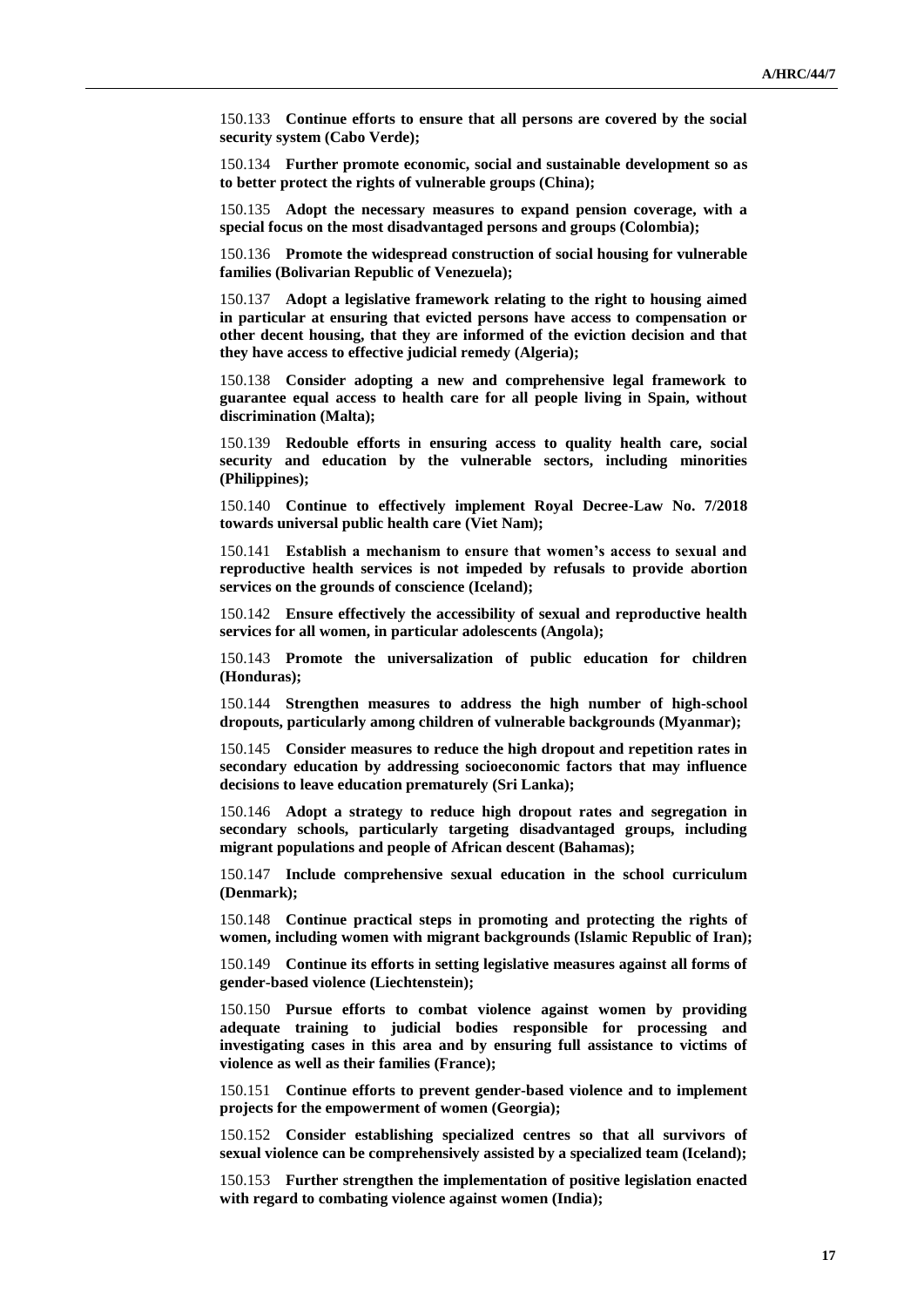150.154 **Increase efforts aimed at reducing violence against women, more particularly after the adoption of the national pact to combat gender-based violence (Morocco);**

150.155 **Strengthen measures to address the prevalence of violence against women, including sexual violence (Philippines);**

150.156 **Continue the efforts to eliminate violence and discrimination against women and girls and to ensure their greater participation and representation in all sectors of society (Republic of Korea);**

150.157 **Continue the initiatives aimed at combating violence against women (Romania);**

150.158 **Take further actions to promote and protect the human rights of women, including the prevention of violence against women (Japan);**

150.159 **Intensify the efforts to address gender-based violence, including by effective implementation of relevant policies by authorities concerned and by considering the inclusion of other forms of gender-based violence in the organic law (Thailand);**

150.160 **Reinforce measures to combat violence against women, ensuring that victims have access to immediate means of redress and protection and that perpetrators are held accountable (Angola);**

150.161 **Continue to promote gender equality and eliminate all forms of violence against women and girls (Bosnia and Herzegovina);**

150.162 **Continue strengthening gender equality and eliminate various forms of violence against woman (Libya);**

150.163 **Provide effective training to judicial bodies in charge of investigating cases of gender-based violence, in line with the basic law on comprehensive protection measures against gender-based violence (Croatia);**

150.164 **Continue developing effective actions to combat all forms of violence against women (Cuba);**

150.165 **Adopt further measures to provide effective training to law enforcement officers and judicial bodies that investigate gender-based violence (Czechia);**

150.166 **Establish specialized centres to assist all survivors of sexual violence (Czechia);**

150.167 **Ensure that victims of gender-based violence have access to immediate means of redress and protection (Denmark);**

150.168 **Provide effective training to the judicial bodies in charge of investigating cases of gender-based violence, in line with existing laws, and evaluate their operation to identify and encourage best practices and ensure accountability in cases of lack of due diligence (Malta);**

150.169 **Establish specialized centres and crisis centres on a national scale so that survivors of sexual violence, as well as their families, have access to adequate information and comprehensive treatment and response services, in line with international human right standards (Netherlands);**

150.170 **Continue taking concrete measures to prevent gender-based violence against women and girls, including domestic violence, and ensure that women and girls who are victims of violence have access to means of redress and protection (Italy);**

150.171 **Enhance specialized training for staff involved in ensuring comprehensive protection of women as victims of violence (Slovenia);**

150.172 **Continue the efforts made to combat domestic violence (Tunisia);**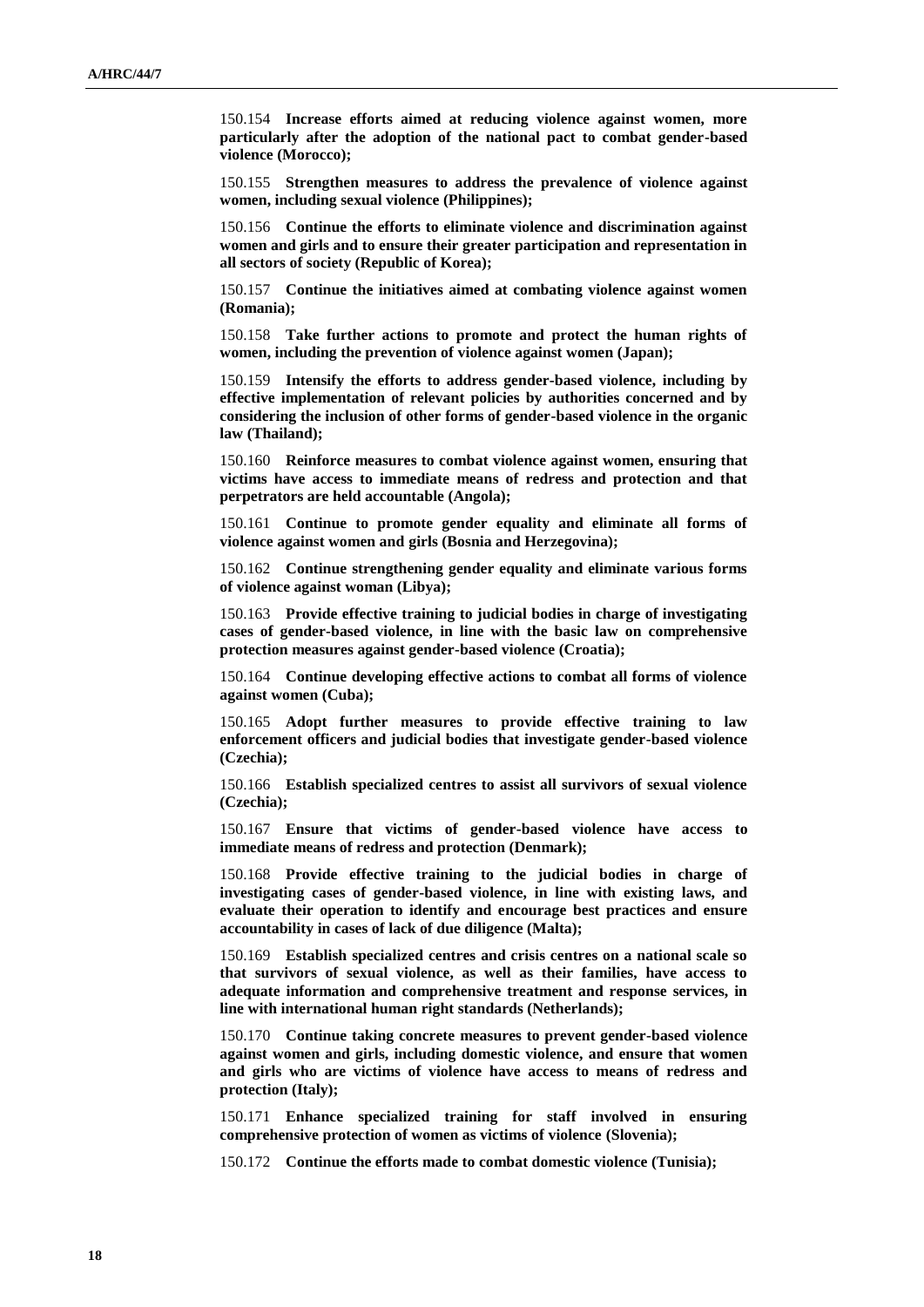150.173 **Consider further measures that will bring about due diligence in tackling domestic violence cases, including measures such as the provision of training for judges and law enforcement authorities (Turkey);**

150.174 **Continue to reduce the number of victims of gender-based violence, give them access to justice, and progressively overcome the wage gap between men and women (Bolivarian Republic of Venezuela);**

150.175 **Continue to strengthen efforts to curb the high number of deaths of women as a result of violence committed by partners or former partners (Australia);**

150.176 **Ensure that victims of gender-based violence have access to immediate means of redress and protection (Austria);**

150.177 **Continue the implementation of measures to combat domestic violence and provide adequate assistance to the victims of such violence as stipulated in the national covenant on combating gender-based violence (Bulgaria);**

150.178 **Consider taking further action to eliminate the gender pay gap and increase the political representation of women (Greece);**

150.179 **Pursue policies aimed at the improvement of gender equality in the labour market and strengthen application of labour laws in corporations and public administration to ensure real and effective equality (Mauritius);**

150.180 **Step up measures to eliminate the gender wage gap between women and men (Myanmar);**

150.181 **Review legislation and policies related to the promotion of women's employment (Jordan);**

150.182 **Continue to increase the percentage of women in government (Bosnia and Herzegovina);**

150.183 **Establish the legislation deemed necessary to continue ensuring equality for women in economic and business life (Colombia);**

150.184 **Continue consolidating national mechanisms to enable greater participation and equality for women (Dominican Republic);**

150.185 **Ensure real and effective equality in women's economic and corporate life, including by enacting legislation on gender equality that ensures transparency in corporations and public administration (Norway);**

150.186 **Renew a strategic plan on equal opportunities as an important gender equality tool (Montenegro);**

150.187 **Consider the creation of a commission, which includes all stakeholders, that continues promoting gender equality (Peru);**

150.188 **Adopt measures to ensure thorough and efficient implementation of international and regional obligations on gender equality in national legislation (Sweden);**

150.189 **Further strengthen its efforts in combating discrimination and promoting gender equality (Viet Nam);**

150.190 **Systematically consult with civil society, including women's organizations, on gender-related issues during the law-making process (Austria);**

150.191 **Take further steps aimed at the empowerment of women (Bahrain);**

150.192 **Develop strategies to achieve gender equality in all areas of economic, political and social life, including employment and wage equality (Cuba);**

150.193 **Further promote gender equality (Cyprus);**

150.194 **Increase the allocation of resources to ensure adequate support and assistance for families with children in disadvantaged situations (Philippines);**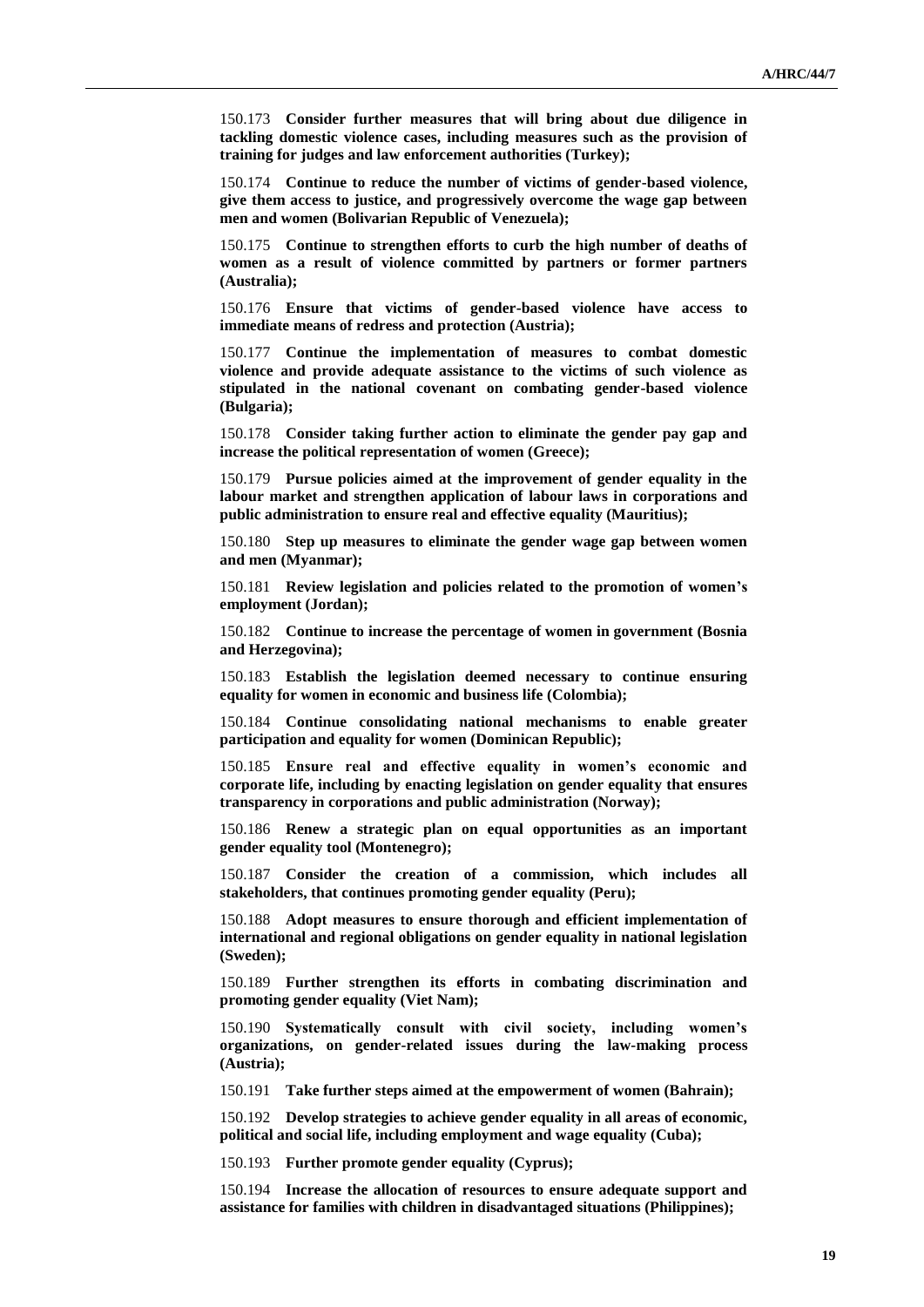150.195 **Increase the annual budget to invest in the child and adolescent protection system (Somalia);**

150.196 **Review the criminal legislation related to minors to bring it into line with international standards (Jordan);**

150.197 **Take the steps necessary to bring criminal legislation applicable to minors into line with international standards (Albania);**

150.198 **Ensure that children have accessible and effective complaint mechanisms and entities to turn to for information and legal support when their rights are violated (Belgium);**

150.199 **Continue to protect the rights of children and continue to work on a draft bill for the protection of children from violence (Bosnia and Herzegovina);**

150.200 **Expedite the adoption of the legislation guaranteeing comprehensive protection of children against violence and ensure its application at all levels (Maldives);**

150.201 **Ensure child-friendly channels for the reporting of sexual exploitation and abuse (Portugal);**

150.202 **Adopt a legislation guaranteeing the comprehensive protection of children against violence and ensure its application at all levels (State of Palestine);**

150.203 **Promptly adopt the general law for the protection and elimination of violence against children, as recommended by the Committee on the Rights of the Child in its concluding observations of 2018 (Uruguay);**

150.204 **Implement all possible measures to expedite judicial proceedings where the victims are children and adolescents, especially in cases of sexual abuse, preserving their identity and avoiding encounters with the accused (Uruguay);**

150.205 **Continue to reform the special laws for comprehensive protection in cases of violence against children (Libya);**

150.206 **Expedite the adoption of legislation guaranteeing comprehensive protection of children against violence (Ukraine);**

150.207 **Further ensure access to education for all children, including migrant children (Indonesia);**

150.208 **Continue its efforts to ensure the protection of children from exploitation as a result of illegal migration and trafficking (Myanmar);**

150.209 **Enhance support services for migrants, in view of particular needs for the protection and promotion of the rights of migrant children (Nepal);**

150.210 **Develop a protocol on methods for determining the age of unaccompanied migrant and refugee children, in accordance with international law, and ensure that the procedure is used only in cases where there are serious doubts about the age declared (Panama);**

150.211 **Protect unaccompanied migrant children and refrain from age determination tests contrary to human rights standards, taking into account Sustainable Development Goals 10 and 16.2 (Paraguay);**

150.212 **Continue efforts to guarantee the right of all children to an inclusive education, including for children belonging to minorities or migrant children (Senegal);**

150.213 **Enhance efforts to increase migrant children's access to education and timely legal protection (Cambodia);**

150.214 **Take further legal measures to protect children, particularly Gypsy and migrant children, against poverty and sexual exploitation (Islamic Republic of Iran);**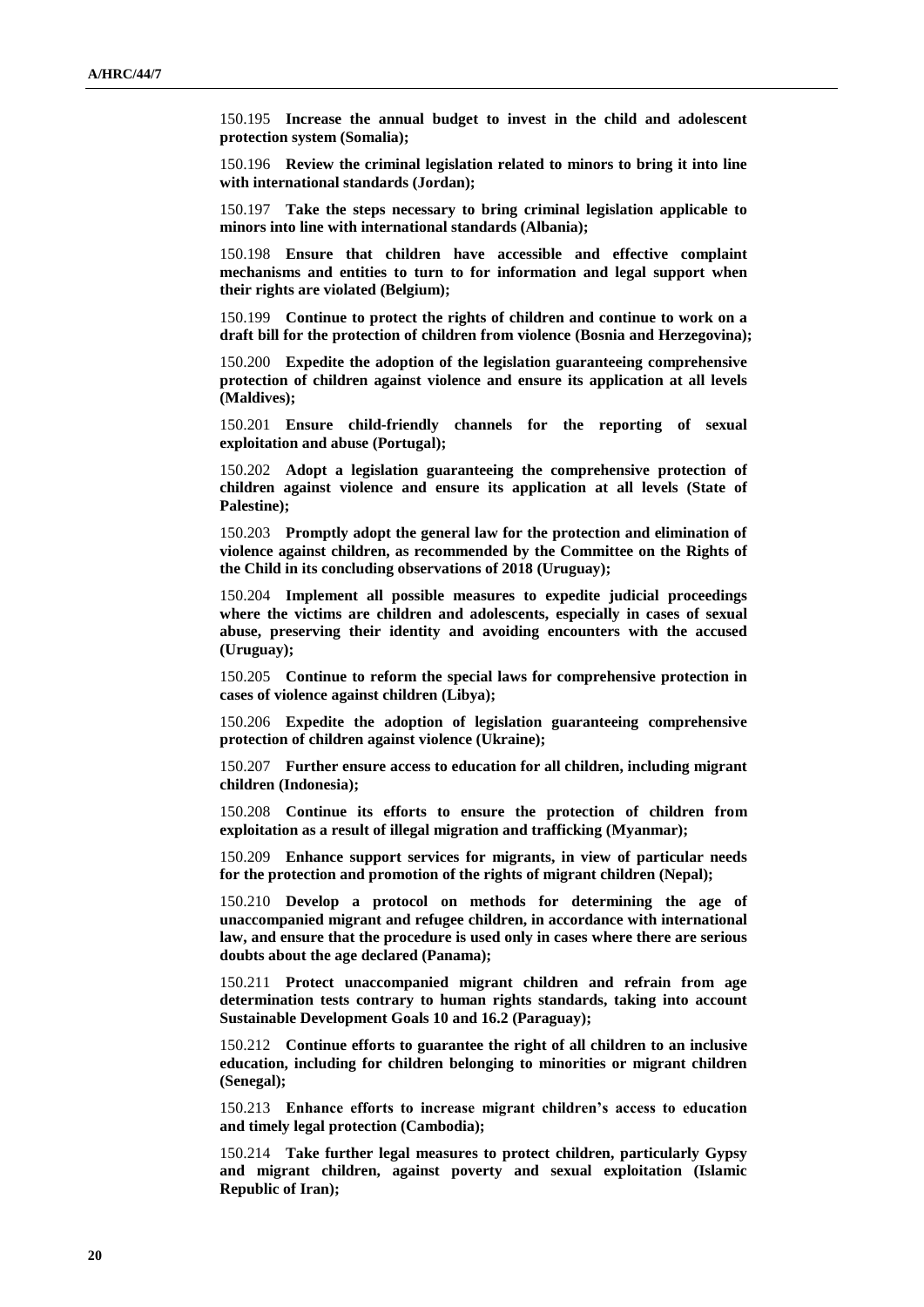150.215 **End the use of the procedure of unauthorized forced repatriation of migrants (Russian Federation);**

150.216 **Affirm the right of parents to choose the kind of education that shall be given to their children, in accordance with article 26 of the Universal Declaration of Human Rights (Solomon Islands);**

150.217 **Recognize that the State has no legitimate authority under international law to mandatorily prescribe conventional education for all children, and that individuals have the right to seek alternative forms of education (Solomon Islands);**

150.218 **Raise the minimum age of marriage to 18 years for both men and women (Burkina Faso);**

150.219 **Continue strengthening the fight against discrimination against Roma, focusing particularly on child poverty and school dropout (France);**

150.220 **Review, with a view to adopting, several of the recommendations made by the Working Group of Experts on People of African Descent in its report (A/HRC/39/69/Add.2), which followed the mission to Spain in 2018, in consultation with civil society groups representing these communities (Haiti);**

150.221 **Further improve the Roma community's access to housing, health and employment (India);**

150.222 **Review its laws to eliminate all cases of racial discrimination against minorities (Pakistan);**

150.223 **Make further efforts to guarantee equality and non-discrimination for persons belonging to vulnerable groups – including migrants, ethnic minorities and persons with disabilities – and to ensure their full enjoyment of economic and social rights in areas such as education, employment, housing and health care (Republic of Korea);**

150.224 **Move towards the effective equality of the gypsy people (Bolivarian Republic of Venezuela);**

150.225 **Continue efforts related to discrimination against Roma and Gypsy populations, in particular with regard to employment, housing, health and education (Albania);**

150.226 **Develop and implement special measures to ensure equal opportunities for the participation of people of African descent in the public sector and governmental bodies (Costa Rica);**

150.227 **Strengthen measures for the integration of Roma, in particular for their access to education, health care and employment, as well as to ensure their participation in political and social life (Cuba);**

150.228 **Continue to strengthen measures to combat discrimination against linguistic minorities, especially the Roma population and people of African descent (Lesotho);**

150.229 **Increase efforts to integrate persons with disabilities into society, and remove all obstacles that limit this (Sudan);**

150.230 **Continue efforts made to advance the rights of persons with disabilities (Tunisia);**

150.231 **Continue its efforts in promoting the rights of the child, of persons with disabilities as well as of women and foster the activities of the Spanish Agency for International Development Cooperation in these directions (Turkmenistan);**

150.232 **Intensify ongoing efforts to improve the living conditions of persons with disabilities (Cyprus);**

150.233 **Strengthen efforts to identify, prevent and provide protection from multiple forms of discrimination against women and girls with disabilities, in**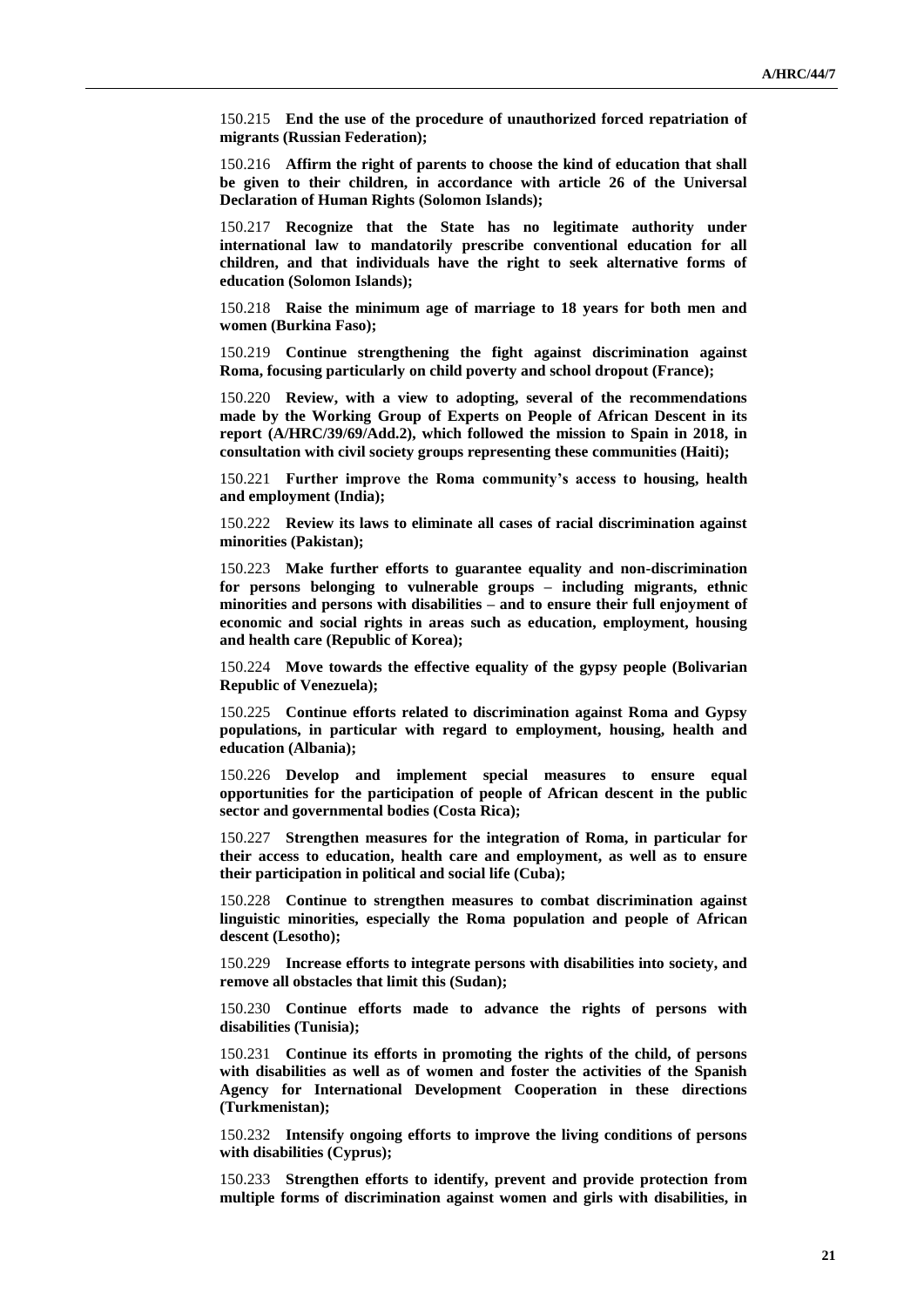**particular women and girls with intellectual or psychosocial disabilities, and allocate adequate resources to support those efforts (Fiji);**

150.234 **Prohibit enforced placement in institutions and enforced treatment for persons with disabilities (Jordan);**

150.235 **Continue its efforts to ensure that educational centres have the necessary resources for students with disabilities to be able to attend such centres under the best conditions possible (Greece);**

150.236 **Continue promoting the rights of persons with disabilities by ensuring inclusive education and accessibility of health-care services and facilities (Malaysia);**

150.237 **Ensure the accessibility and availability of health-care services for all persons with disabilities (Montenegro);**

150.238 **Strengthen inclusive education for people with disabilities (Peru);**

150.239 **Ensure that children with disabilities effectively exercise their rights to education, autonomy and participation (Qatar);**

150.240 **Further analyse and consider changes to the legislation and policies that would promote the employment of persons with disabilities by applying statutory quota (Serbia);**

150.241 **Adapt the general law on the rights of persons with disabilities and their social inclusion, and the law on personal autonomy, to the Convention on the Rights of Persons with Disabilities (Chile);**

150.242 **Implement measures guaranteeing the accessibility and availability of health services to people with disabilities and irregular migrants (Algeria);**

150.243 **Ensure that no court or prosecutor applies the concept of parental alienation syndrome, as prohibited by the General Council of the Judiciary of Spain (Uruguay);**

150.244 **Adopt further measures in safeguarding the rights of migrants, refugees and asylum seekers (Nigeria);**

150.245 **Take concrete steps to protect and promote the rights of migrants, asylum seekers and victims of trafficking in persons (Pakistan);**

150.246 **Continue taking coordinated action with the European Union for the protection of the human rights of migrants, while noting the concerns expressed by human rights treaty bodies and other United Nations entities (Japan);**

150.247 **Adopt legislative and regulatory measures to effectively combat discrimination against certain groups, in particular migrants, refugees and asylum seekers (Togo);**

150.248 **Continue strengthening measures aimed at guaranteeing the full enjoyment of migrant rights, as well as the investigation and punishment of hate speech, and other acts of discrimination against migrants, in particular those perpetrated by officials of police, judicial and penitentiary institutions and immigration services (Argentina);**

150.249 **Ensure that sufficient resources are deployed to support incoming migrants and asylum seekers in a manner consistent with international law and respecting the principle of non-refoulement (Canada);**

150.250 **Increase efforts to combat discrimination, particularly against immigrants (Iraq);**

150.251 **Consider eliminating all forms of detention for migrants and asylum seekers and build open and well-resourced temporary lodging, for humanitarian reception of asylum seekers during the processing time of their applications (Afghanistan);**

150.252 **Adopt all necessary measures to ensure that no one is excluded from health-care services, especially as regards access to health by irregular**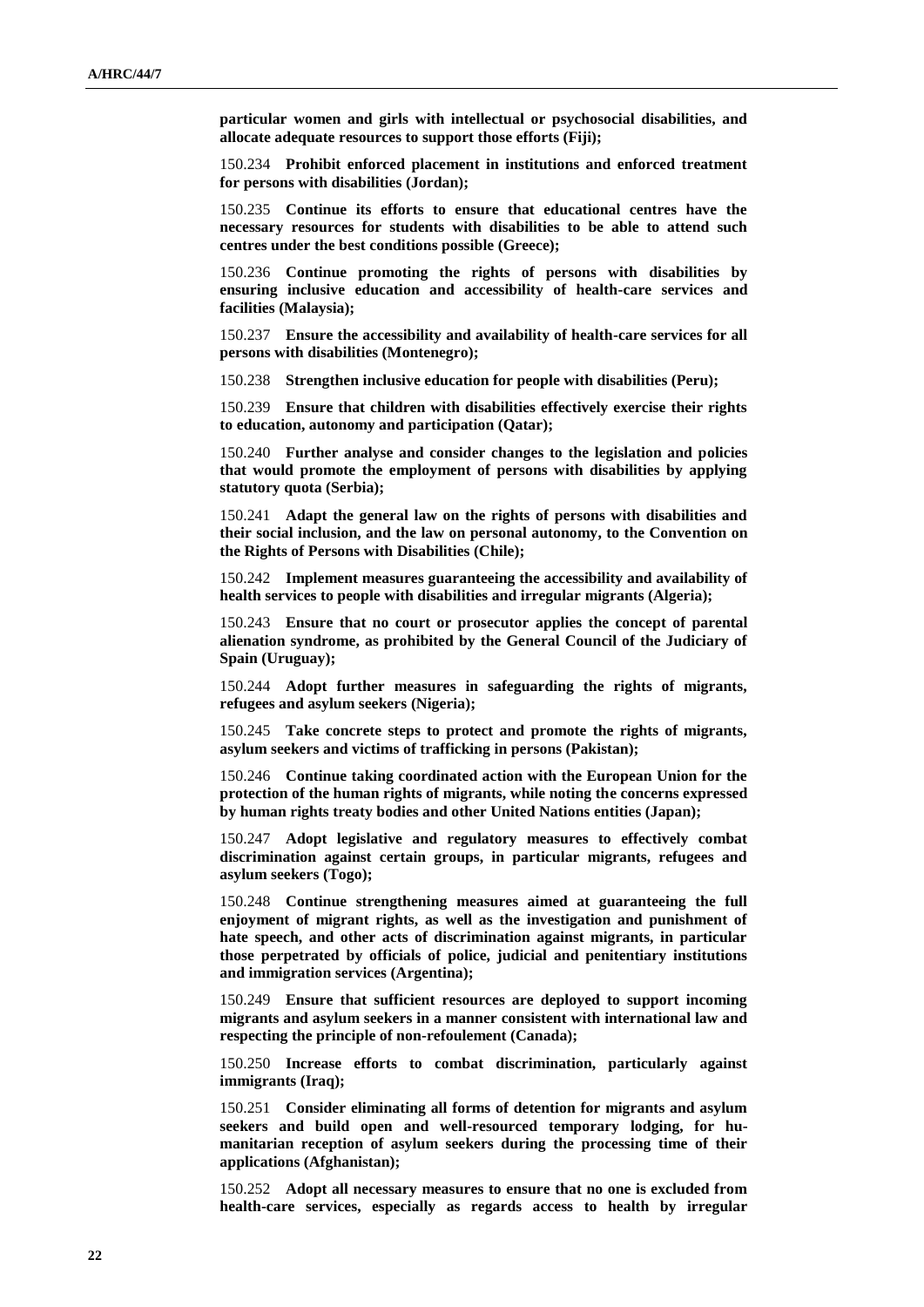**migrants without discrimination, in accordance with articles 2 and 12 of the International Covenant on Civil and Political Rights (Honduras);**

150.253 **Take steps to ensure that minorities, including migrants, have access to health-care services (Malaysia);**

150.254 **Take steps to provide irregular migrants with access to all necessary health-care services (Sri Lanka);**

150.255 **Ensure access to basic services for migrants and refugees and commit sufficient resources for authorities to fairly and effectively evaluate the claims of asylum seekers (United States of America);**

150.256 **Take the necessary steps to ensure that all migrants have access to all necessary health-care and education services, without discrimination (Afghanistan);**

150.257 **Provide temporary humanitarian accommodation to irregular migrants while their cases are being processed, as an alternative to detention (Honduras);**

150.258 **Adopt further effective measures to protect the economic, social and cultural rights of migrants and asylum seekers and ensure access to adequate standards of living (Portugal);**

150.259 **Ensure that immigration procedures and procedural safeguards concerning irregular immigration, refugees and asylum seekers, particularly in the autonomous cities of Ceuta and Melilla, are consistent with its international human rights obligations (Canada);**

150.260 **Reform the asylum act in order to establish accelerated and effective procedures, recruit new administrative personnel, establish sector-specific training of staff and renew technical systems (Germany);**

150.261 **Improve the conditions of asylum seekers (Iraq);**

150.262 **Take all necessary measures to ensure that migrants and asylum seekers enjoy the right to education and to receive necessary health care (Sudan);**

150.263 **Ensure that asylum and migration policies fully respect international law, including the right to seek asylum (Sweden);**

150.264 **Ensure asylum claims are processed as quickly as possible, and that administrations work together to ensure that asylum seekers and refugees have sufficient access to social protection and services (United Kingdom of Great Britain and Northern Ireland);**

150.265 **Take further measures to improve conditions of stay for asylum seekers, in particular children, in reception centres in Ceuta and Melilla and review the duration of proceedings as well as deportation practices (Austria);**

150.266 **Consider the development of a protocol on age determination in the case of minor asylum seekers, migrants and refugees (Peru);**

150.267 **Prevent the use of deprivation of liberty with regard to undocumented migrants and asylum seekers (Philippines);**

150.268 **Take concrete steps to improve access to health and education services by people living in sparsely populated areas (Bahamas);**

150.269 **Continue with the ongoing efforts to ensure the improvement of the current arrangements in detention and deportation of irregular migrants in accordance with international best practices (Ghana);**

150.270 **Ensure full respect of its international obligations with regard to the protection of the rights of migrants and asylum seekers, in particular the principle of non-refoulement (Switzerland);**

150.271 **Ensure the effective implementation of asylum legislation, and that the migration policies respect the principle of non-refoulement (Afghanistan);**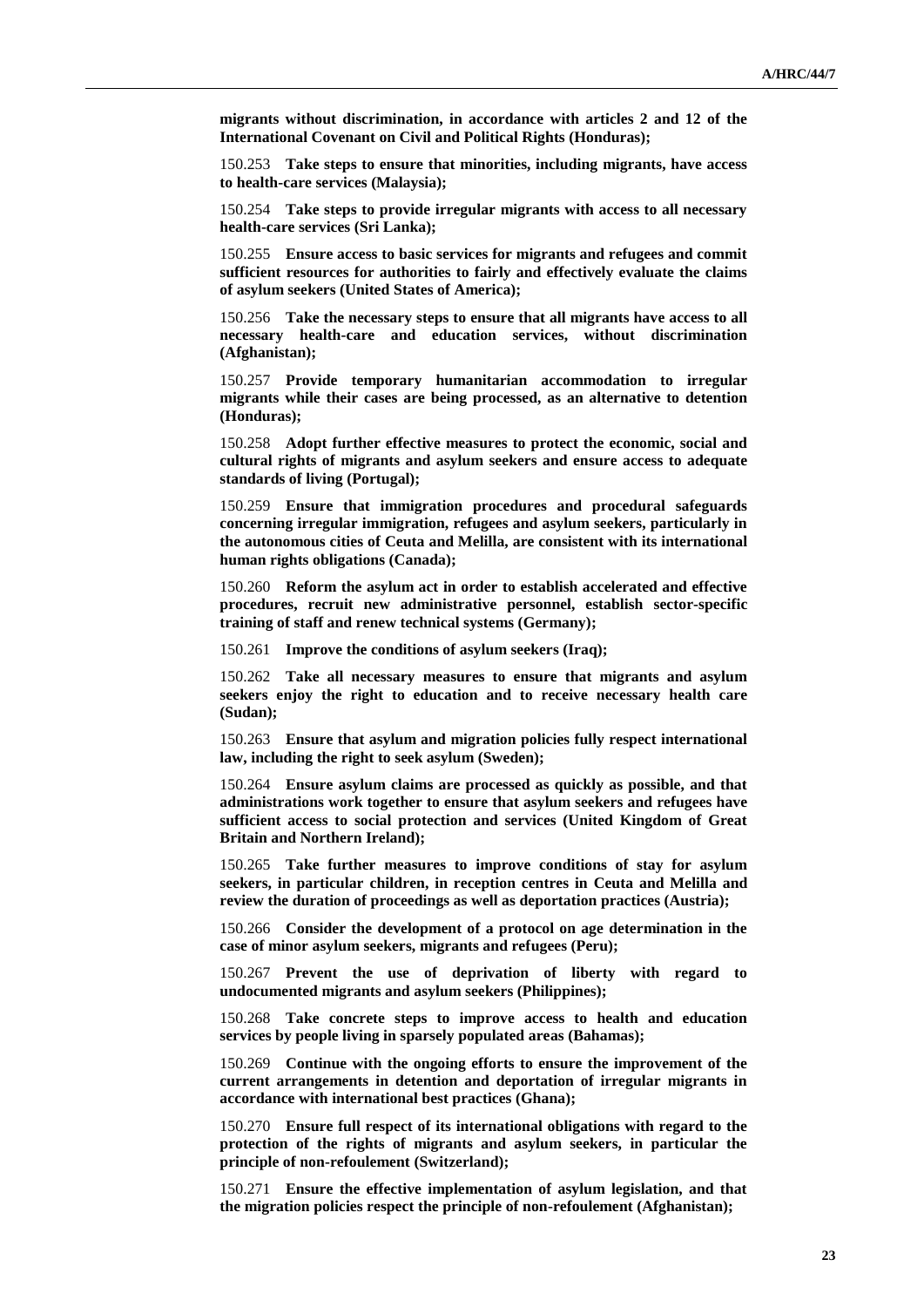150.272 **Consider amending legislation to guarantee access for asylum seekers to fair and individualized assessment procedures, and to protection against refoulement, without discrimination (Brazil);**

150.273 **Put an end to all forms of collective expulsion and refoulement of asylum seekers and migrants (Côte d'Ivoire);**

150.274 **Strengthen the asylum system to ensure full compliance with the principle of non-refoulement (Cyprus);**

150.275 **Ensure that all those seeking international protection have access to just and individualized assessment procedures; to protection from return, without discrimination; to an independent mechanism to suspend negative decisions; and in particular, that the practice of summary return of migrants in Ceuta and Melilla be prohibited (Ecuador).**

151. **All conclusions and/or recommendations contained in the present report reflect the position of the submitting State(s) and/or the State under review. They should not be construed as endorsed by the Working Group as a whole.**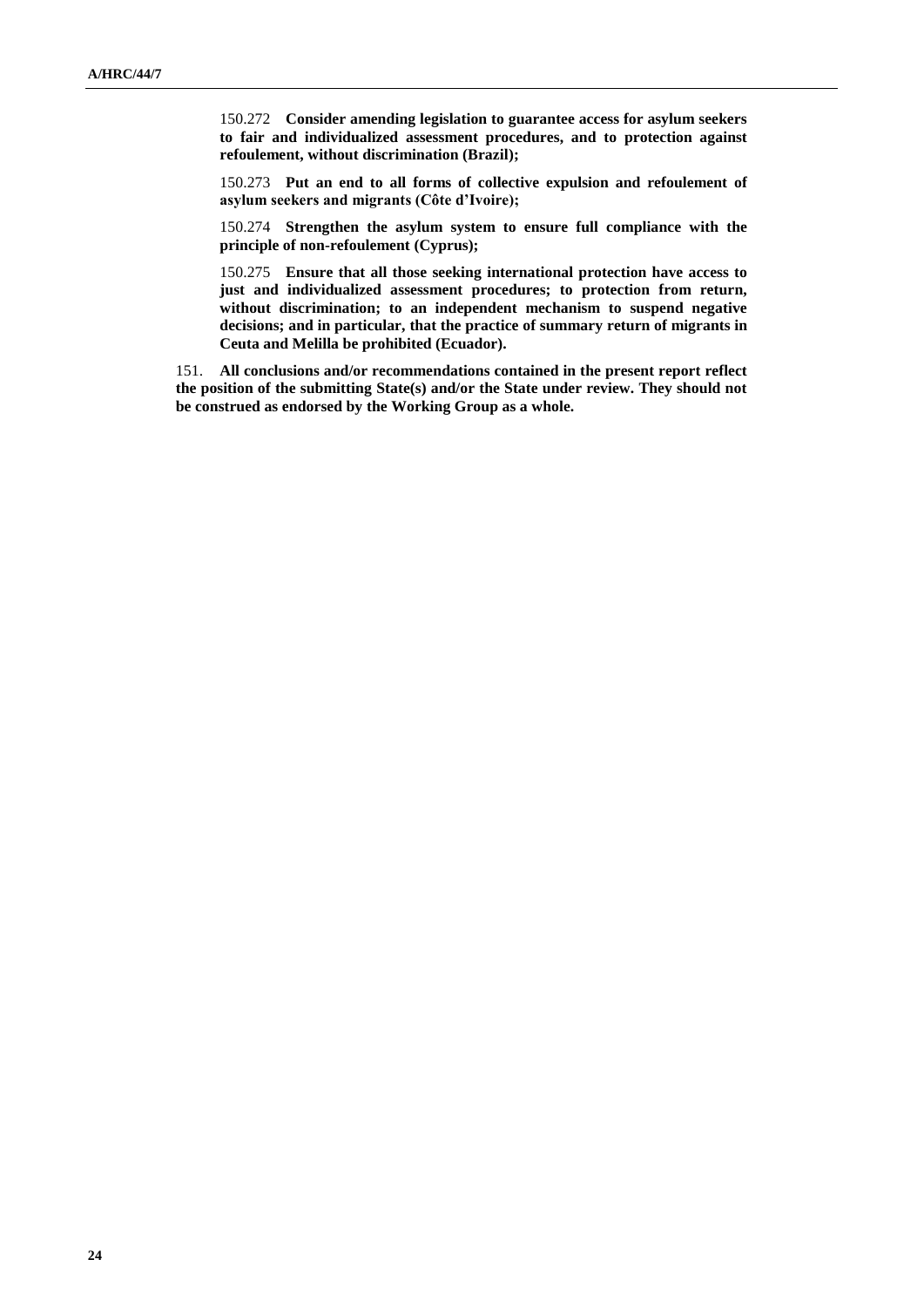## **Annex**

## **Composition of the delegation**

The delegation of Spain was headed by the State Secretary for Foreign Affairs, H.E. Mr. Fernando Valenzuela Marzo and composed of the following members:

From the Ministry for Foreign Affairs, European Union and Cooperation:

- Mr. Marcos Gómez Martínez, General Director for United Nations and Human Rights;
- Ms. Adela Díaz Bernárdez, Human Rights Director;
- Mr. Carlos Entrena Moratiel, Advisor;
- Ms. Clara Cabrera Brasero, Human Rights Assistant Director;
- Ms. Mireya García de Murcia, Human Rights Technical Assistant.

Ministry of Justice:

- Mr. Alfonso Ramos de Molins Sainz de Baranda, State Defender, Constitutional and Human Rights General Secretary;
- Mr. Mario Hernández Ramos, Constitutional Law Professor Minister's Cabinet Advisor;
- Ms. Mrs. Virginia García Aller, Attorney and State Secretary's Advisor;
- Ms. Irene Fuentetaja Cobas, Deputy Director for Justice Affairs.

Ministry of Interior:

- Mr. Ángel García Navarro, Head of the General Sub-Directorate of International Relations, Immigration and Foreigners;
- Mrs. María Boloqui, Office of Asylum and Refuge.

Ministry of Transport, Mobility and Urban Agenda:

- Ms. Helena Beunza Ibáñez, Secretary General of Housing;
- Ms. Angela de la Cruz Mera, Deputy Director General of Urban Policies.

Ministry of Education and Vocational Training:

- Mrs. Purificación Llaquet Baldellou, Vocal Advisor to the Technical Cabinet of the State Secretariat of Education;
- Mrs. Nuria Manzano Soto. Director of the National Center for Educational Innovation and Research.

Ministry of Labor and Social Economy:

- Mr. Francisco Javier Marco Cuevas, Technical Advisor in the General Sub-Directorate for International Labor Relations, in charge of UN affairs;
- Mrs. Consolación Rodríguez Alba, Deputy Director General of Normative Planning at the Ministry of Employment, Inspector of Labor and Social Security.

Ministry of Inclusion, Social Security and Migration:

• Mr. Nicolás Marugán Zalba, Deputy Director General of Humanitarian Assistance Programs and Migration Centers, at the Secretary of State for Migration.

Ministry of Economic Affairs and Digital Transformation:

• Mr. Andrés Valverde Álvarez, S.G. of legislation of credit institutions and payment services, General Secretariat of the Treasury and International Financing;